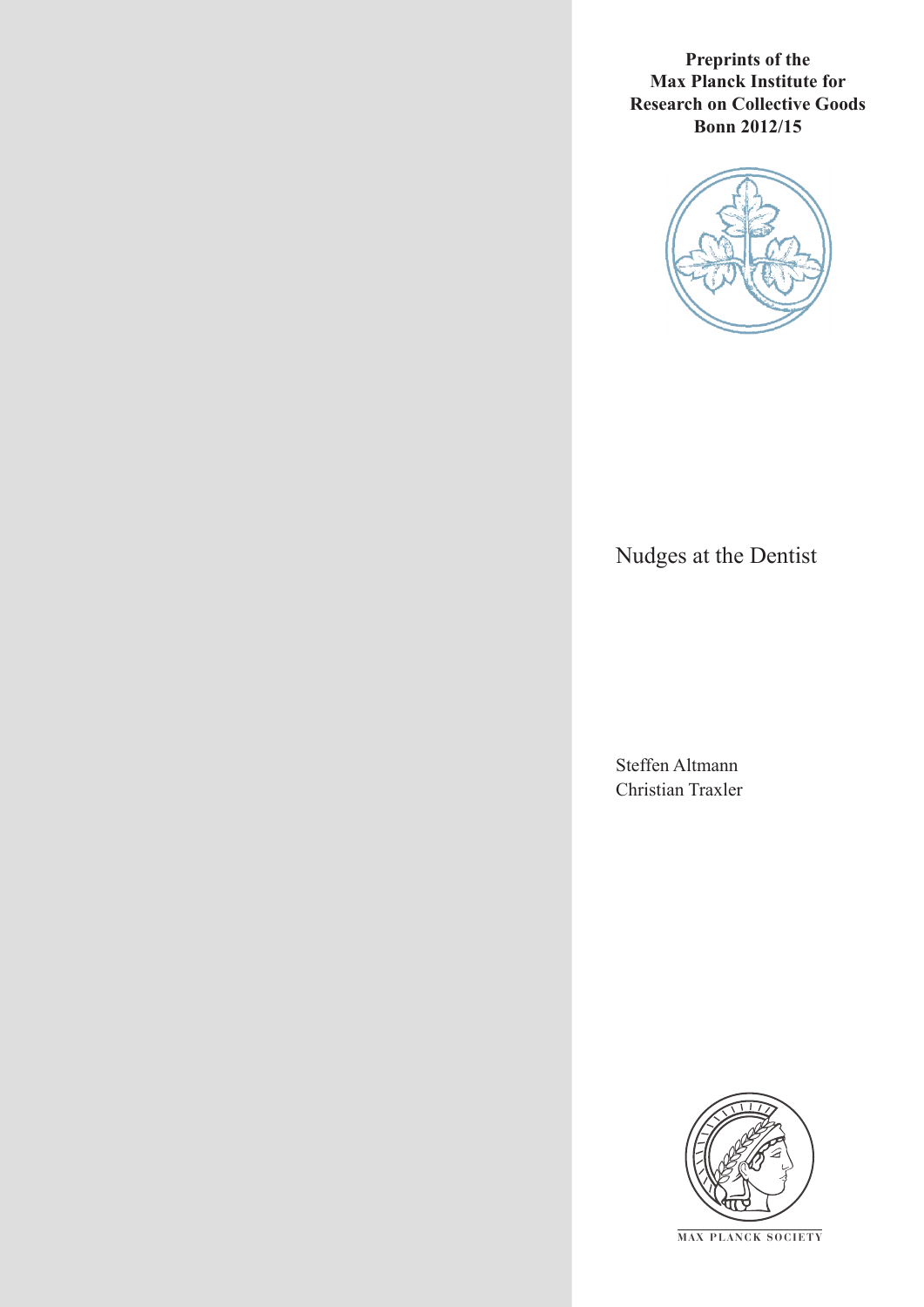

# **Nudges at the Dentist**

Steffen Altmann and Christian Traxler

July 2012

Max Planck Institute for Research on Collective Goods, Kurt-Schumacher-Str. 10, D-53113 Bonn http://www.coll.mpg.de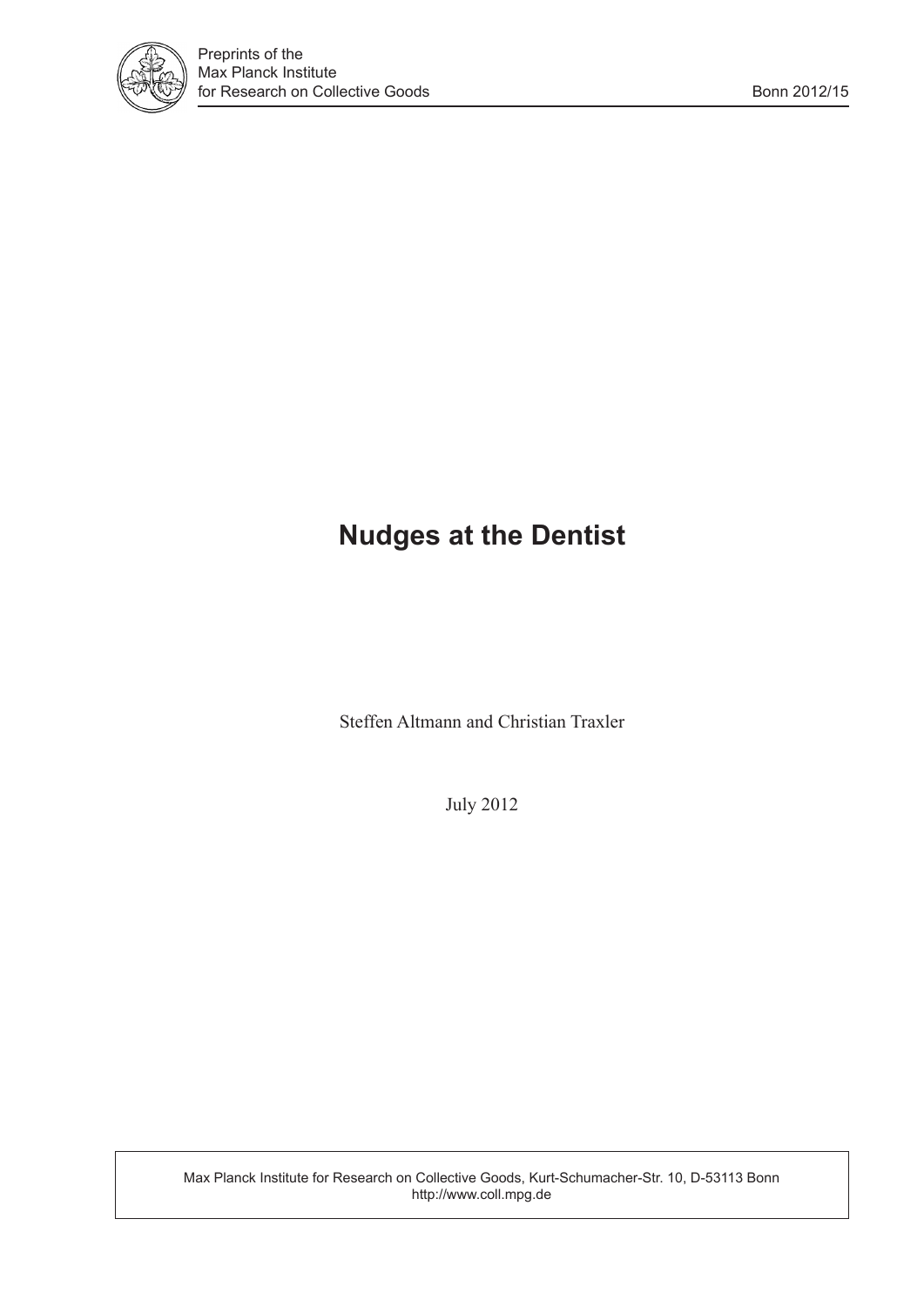# **Nudges at the Dentist***<sup>∗</sup>*

# **Steffen Altmann***†* **and Christian Traxler***‡*

### 8th July 2012

We implement a randomized field experiment to study the impact of reminders on dental health prevention. Patients who are due for a check-up receive no reminder, a neutral reminder postcard, or reminders including additional information on the benefits of prevention. Our results document a strong impact of reminders. Within one month after receiving a reminder, the fraction of patients who make a check-up appointment more than doubles. The effect declines slightly over time, but remains economically and statistically significant. Including additional information in the reminders does not increase response rates. In fact, the neutral reminder has the strongest impact for the overall population as well as for important subgroups of patients. Finally, we document that being exposed to reminders repeatedly does neither strengthen nor weaken their effectiveness.

**JEL classification:** D03, I11, C93

**Keywords:** Field Experiment, Reminders, Nudges, Memory Limitations, Prevention, Dental Health, Framing

*<sup>∗</sup>* We thank Michele Belot, Christoph Engel, Marc Jekel, Andrew Oswald, Philipp Weinschenk, Matthias Wibral, Joachim Winter, and seminar participants in Ann Arbor, Berlin, Bonn, Munich, and Rotterdam for helpful comments. We are grateful to Ulf Jüptner and Juliane Heyda for their invaluable support in conducting the field experiment. Nicolas Kaufung and Tim Stahringer provided excellent research assistance. Financial support from the Max Planck Institute for Research on Collective Goods, the Institute for the Study of Labor, and Volkswagen Foundation is gratefully acknowledged.

*<sup>†</sup>* Institute for the Study of Labor (IZA), Schaumburg-Lippe-Str. 5-9, 53113 Bonn, Germany. Email: altmann@iza.org

*<sup>‡</sup>*University of Marburg, Department of Economics, Am Plan 2, 35037 Marburg, Germany. Email: traxler@uni-marburg.de, and Max Planck Institute for Research on Collective Goods and CESifo.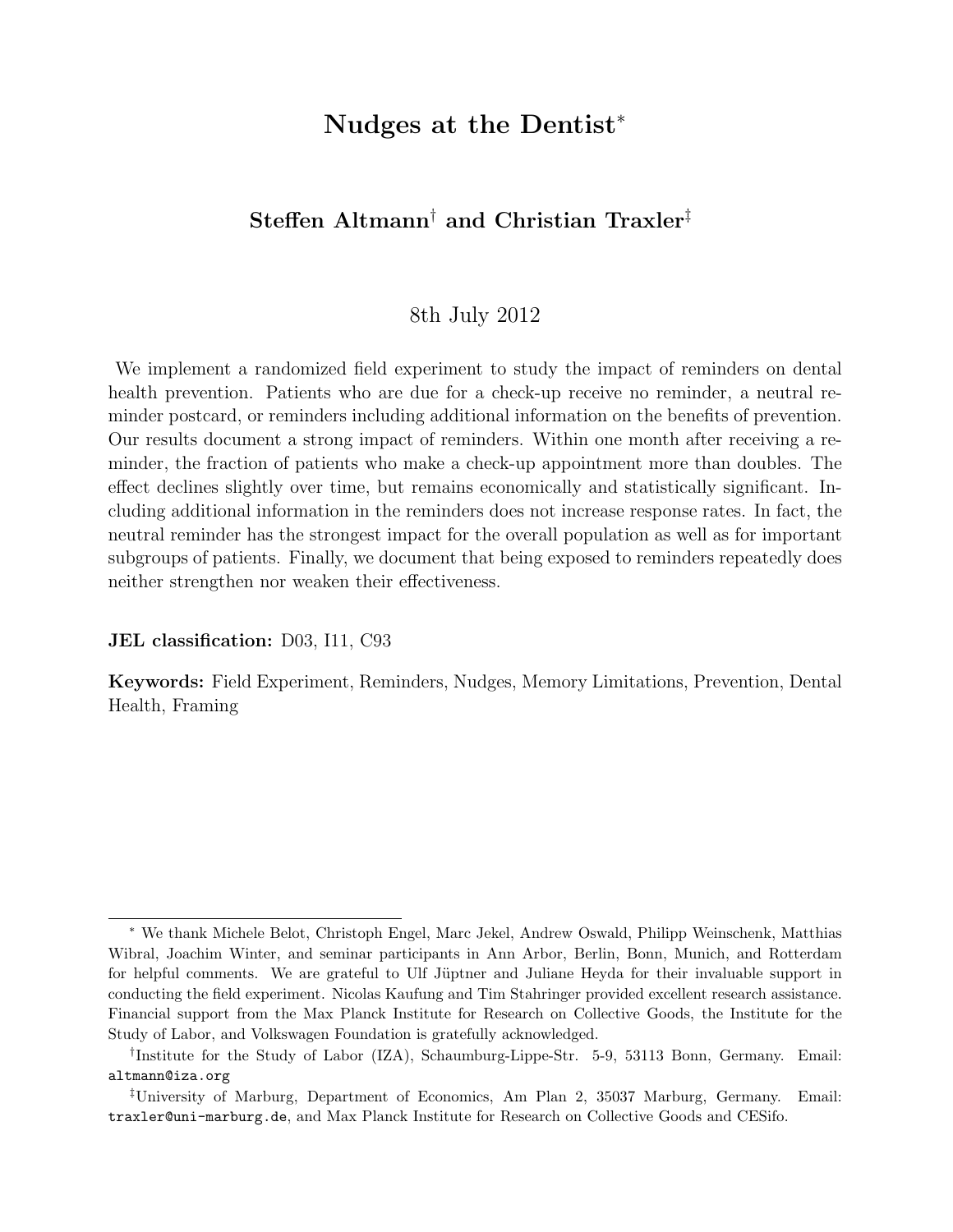## **1 Introduction**

A vast body of evidence documents that limitations in self-control, memory, and attention can lead people to act against their long-run self interests (see Rabin 1999, Frederick *et al.* 2002, and DellaVigna 2009 for excellent reviews). These findings have spurred the interest in how subtle changes in choice architectures can improve 'Decisions About Health, Wealth, and Happiness' (Thaler and Sunstein 2008). Choice-preserving changes in seemingly minor institutional details – nudges – hold the promise to help some people avoid making mistakes in intertemporal decisions, without distorting choices of others. Examples of nudges that have been shown to strongly affect decisions include the specification of default options, information disclosure policies, or the framing and labeling of policy instruments (see, e.g., Madrian and Shea 2001, Wisdom *et al.* 2010, Abeler and Marklein 2010).

In this paper, we study whether simple reminder messages can be used as a nudge to encourage dental health prevention. Preventive health care constitutes a potential hot spot for procrastination. Investments in prevention typically entail short-run costs but yield benefits only in the long run. Present-biased preferences may thus lead to an under-investment in preventive health care (Laibson 1997, Loewenstein *et al.* 2007). Moreover, activities such as screenings and routine check-ups should be conducted regularly, but at a relatively low frequency. As a consequence, these key elements of effective health prevention are vulnerable to limitations in memory and attention (DellaVigna and Pollet 2009, Karlan *et al.* 2011): people may simply forget about scheduling the next check-up. Reminders about check-ups represent a low-cost, and unobtrusive nudge in that they let people schedule their check-ups whenever they want to. A person who rationally postpones a check-up can thus simply ignore the reminder. Someone who procrastinates a check-up due to behavioral biases, however, might benefit from receiving a reminder.

In cooperation with a German dentist, we implemented a randomized field experiment to examine the impact of reminders on the frequency of dental check-ups. Regular check-ups are associated with improved periodontal health and ensure that oral diseases are discovered early – which typically makes treatment less painful and less costly (e.g., Lang *et al.* 1994). In addition, healthy teeth yield economic returns (Glied and Neidell 2010). To identify the causal effect of reminders, we exogenously vary whether people are reminded to schedule a new check-up appointment. Within the group of people who receive a reminder, we additionally randomize the informational content of the reminder messages. In particular, we vary whether the reminder includes a paragraph on the benefits of prevention, and whether this information is framed positively or negatively, as it is predominantly the case with health warning messages for tobacco and other potentially harmful products.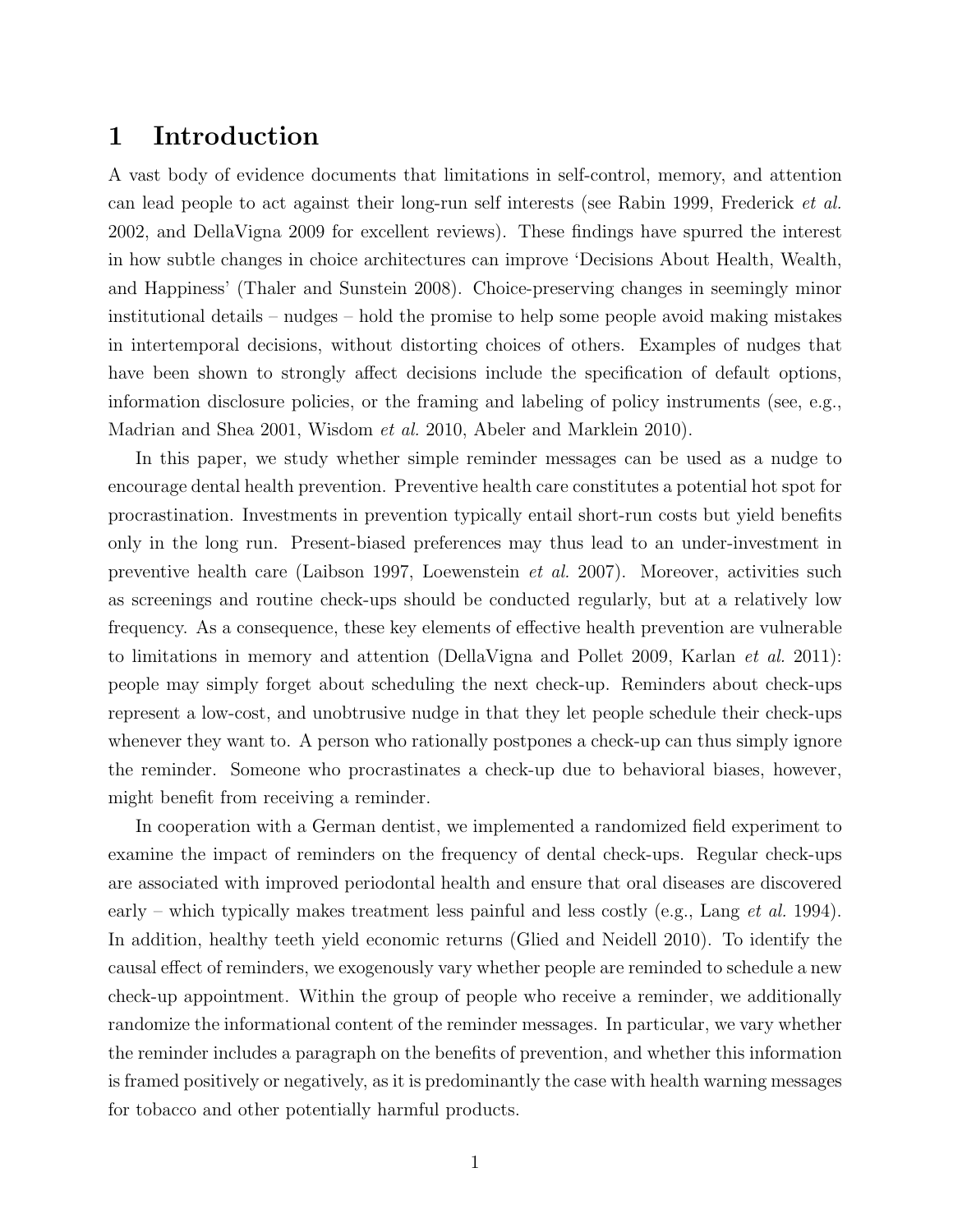We find that reminders cause a substantial increase in the number of check-ups. Within one month after receiving a reminder, the fraction of people who contact the dentist and schedule a check-up appointment is more than twice as high as in our control group (19.3% vs. 8.9%). Similarly, the fraction of patients that visit the dentist and have a check-up is more than 10 percentage points higher in the treated group. The magnitude of the reminder effect is remarkably persistent over time. Even 100 days after the intervention, the fraction of patients that had a check-up is 8 percentage points higher in the treated group (30.5% vs. 22.4%). This indicates that reminders activate people who would otherwise not have made an appointment, or who would have delayed their check-up substantially. Hence, reminder nudges succeed in encouraging dental health prevention.

In contrast to the strong overall impact of being reminded, the specific type and content of the reminder seems to matter relatively little. Adding additional information does not increase patients' response relative to a neutral reminder. Hence, limited awareness about the benefits of dental health prevention does not seem to be a major driver of people's checkup frequency. In addition, we find no systematic difference in responses to a positive or negative framing of the reminders' content.

We also gathered information on a rich set of patient background characteristics, including individuals' health insurance status, patient history, and information on people's residential areas (e.g., local housing prices). The data allow us to study whether certain groups of people are especially responsive to reminders, and whether particular types of reminders have stronger effects for some subgroups. Our findings show that simple nudges seem to work best for a wide range of people: the neutral reminder message triggers the highest rate of check-ups among almost all groups of patients. In fact, the evidence suggests that a neutral and uniform reminder might be preferable to targeting specific groups with different reminder nudges. This is the case as framed reminders sometimes backfire and completely erode the positive reminder effect in certain subgroups.

A further important contribution of our paper is an analysis of how people behave when they are repeatedly exposed to nudges. Over the course of our experiment, several patients are treated twice as they are due for a further check-up. Our randomization procedure ensures that we obtain random treatment sequences, in terms of whether and how a given person is reminded the first and second time that she is up for a check-up. Exploiting these sequences, we examine whether applying nudges repeatedly strengthens or weakens their effect. In addition, we study the consequences of taking away reminders. This allows us to address the concern that people get used to being nudged and rely too heavily on receiving further nudges – a point that has been raised by critics of libertarian paternalistic interventions (see,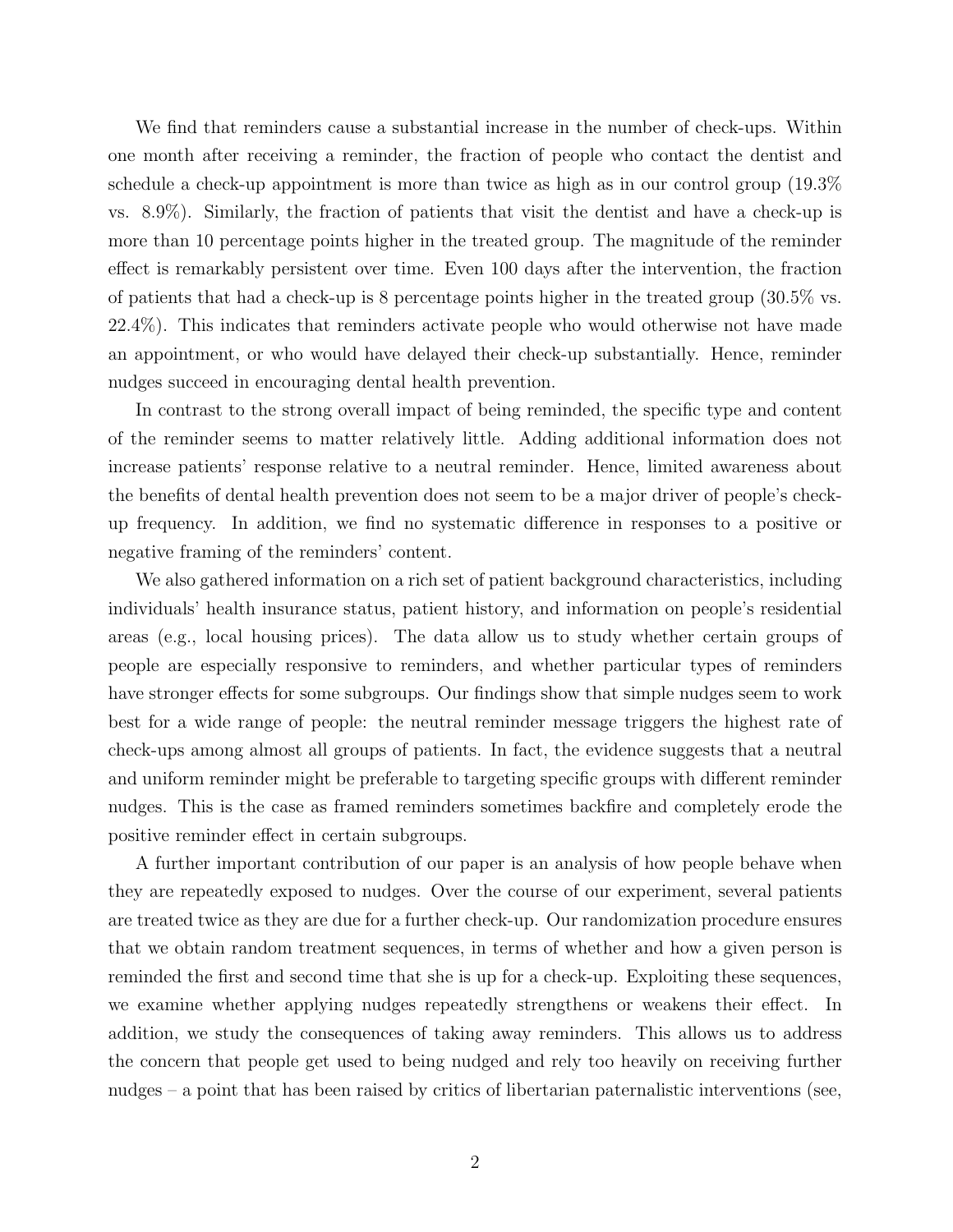e.g., Rizzo and Whitman 2009). We find that patients who receive multiple reminders exhibit very similar response rates as patients who receive the first reminder in our experiment. At the same time, the data show no detrimental effect if one stops sending a reminder at a later check-up interval. This indicates that reminders do *not* come at the potential cost of a decline in people's active choices, once the nudge is taken away. The evidence further shows that reminders do not solely provoke one-time responses due to a 'surprise' effect.

Applying insights from behavioral economics to promote healthy behavior has been highlighted as one of the most promising avenues for public policy (e.g., Behavioural Insights Team 2010, Darzi *et al.* 2011). There are only a few studies that follow this avenue by examining nudges in the domain of health prevention. Two recent papers analyze the impact of planning prompts on influenza vaccinations (Milkman *et al.* 2011) and colonoscopies (Milkman *et al.* 2012). They find that asking patients to form a more detailed personal plan significantly increases the take-up of these activities. Calzolari and Nardotto (2011) study whether attendance rates at health clubs can be increased through reminders and feedback provision, and find positive effects of reminders. For the domain of dental health, some clinical trials on the effectiveness of reminder systems have provided mixed evidence (e.g., Reekie and Devlin 1998, Bos *et al.* 2005). It is difficult to compare these studies to ours, however, as they are exclusively concerned with reminding people about already *existing*, pre-scheduled appointments. In contrast, we analyze whether reminders encourage people to engage more strongly in preventive health care by making *new* appointments.

Reminders are widespread in decision environments beyond health prevention: software companies remind customers about the availability of updates, research institutes remind survey participants to fill in questionnaires (Groves *et al.* 2002), and conference organizers remind participants about upcoming registration deadlines. With some notable exceptions, the impact of such reminder systems has rarely been evaluated. The results from the few existing studies (Karlan *et al.* 2011, Apesteguia *et al.* 2012, Kast *et al.* 2012) suggest that our main findings might generalize to other decision environments. First, these papers all document strong reminder effects. Kast *et al.* (2012), for instance, compare reminder messages to other activities designed to increase savings, such as meetings in self-help groups. They observe that simple reminders have an equally strong effect as the more elaborate interventions. Second, the previous studies also find little or no evidence on content- or framing-specific differences in the effectiveness of reminders. Karlan *et al.* (2011), who study the influence of reminders on savings behavior, find no differences between reminders that are framed in terms of gains and losses, paralleling our findings from the positively and negatively framed treatments. Apesteguia *et al.* (2012) show that adding additional content to a simple re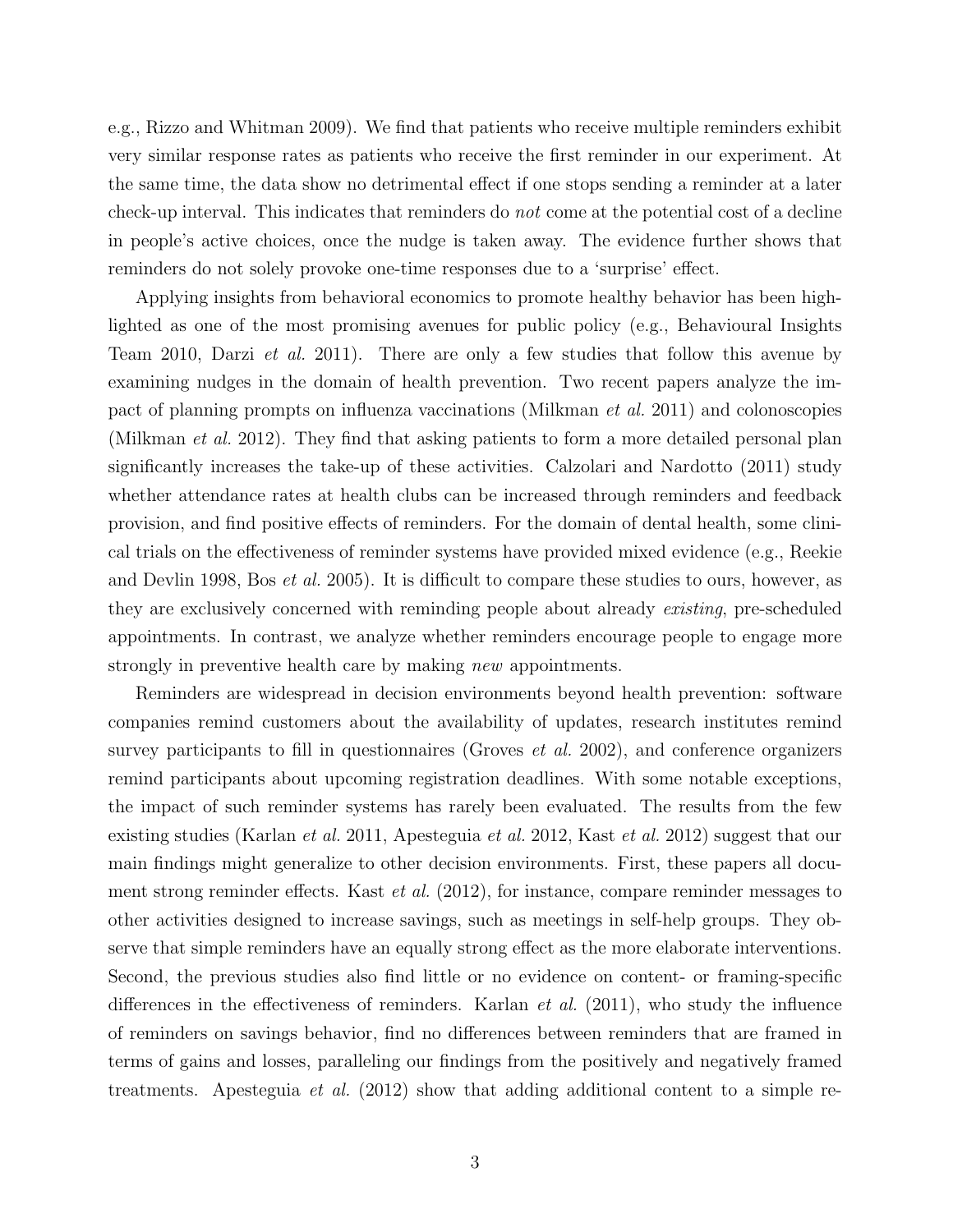minder does not further increase the frequency at which library customers return borrowed items in time.

The remainder of the paper is organized as follows. In the following section, we provide an overview of the institutional framework and discuss how different biases might affect patients' decisions in dental health prevention. Section 3 outlines the setup and procedures of the experiment. In Section 4, we present our empirical results, and Section 5 concludes.

# **2 Check-ups and dental health prevention**

Health prevention is a non-trivial inter-temporal problem. In the case of dental health, brushing one's teeth regularly, flossing, and avoiding sugary food is costly today – in terms of time, effort and foregone pleasure. However, investments in prevention generate potentially high returns through improved future health. In addition to these direct, health-related payoffs, healthy teeth might yield higher wages (Glied and Neidell 2010) and other benefits associated with beauty (e.g., Mocan and Tekin 2010, Belot *et al.* 2012). Superior dental health can also have positive externalities, since individuals with healthy teeth miss fewer days at work than people regularly suffering from excruciating toothache.

One key factor in dental health prevention are routine check-ups. Regular check-ups are associated with improved periodontal health and ensure that oral diseases are discovered early, which typically makes treatment less painful and less costly (e.g., Lang *et al.* 1994). Recommendations for check-up intervals vary between three months and more than a year, depending on patients' risk factors and dental health status (see, e.g., National Institute for Health and Clinical Excellence 2004). In Germany, the recommended check-up interval for healthy patients is six months. High-risk groups (e.g., diabetes mellitus patients who face increased parodontitis risks) are recommended more frequent check-ups.<sup>1</sup> Acknowledging the importance of dental prevention, many health care providers use economic incentives to encourage regular check-ups. Patients covered by the German public health insurance (more than 80% of our sample), for instance, are eligible for free dental check-ups and receive 20% [30%] allowance on treatment costs if they had at least one annual check-up over the last 5 [10] years.<sup>2</sup>

<sup>&</sup>lt;sup>1</sup>There is an ongoing debate in the medical literature about best practices for check-up intervals. The debate reflects the lack of causal evidence on how different intervals affect long-run health outcomes (see, e.g., Mettes 2005). Motivated by the missing evidence, a large-scale randomized trial on different check-up intervals has been launched recently in the UK (see https://viis.abdn.ac.uk/HSRU/Interval/).

<sup>2</sup> Private health insurance contracts are more heterogenous. Generally, the incentives to regularly attend check-ups tend to be weaker than under the public insurance system. In addition, the costs for check-ups are higher for privately insured patients.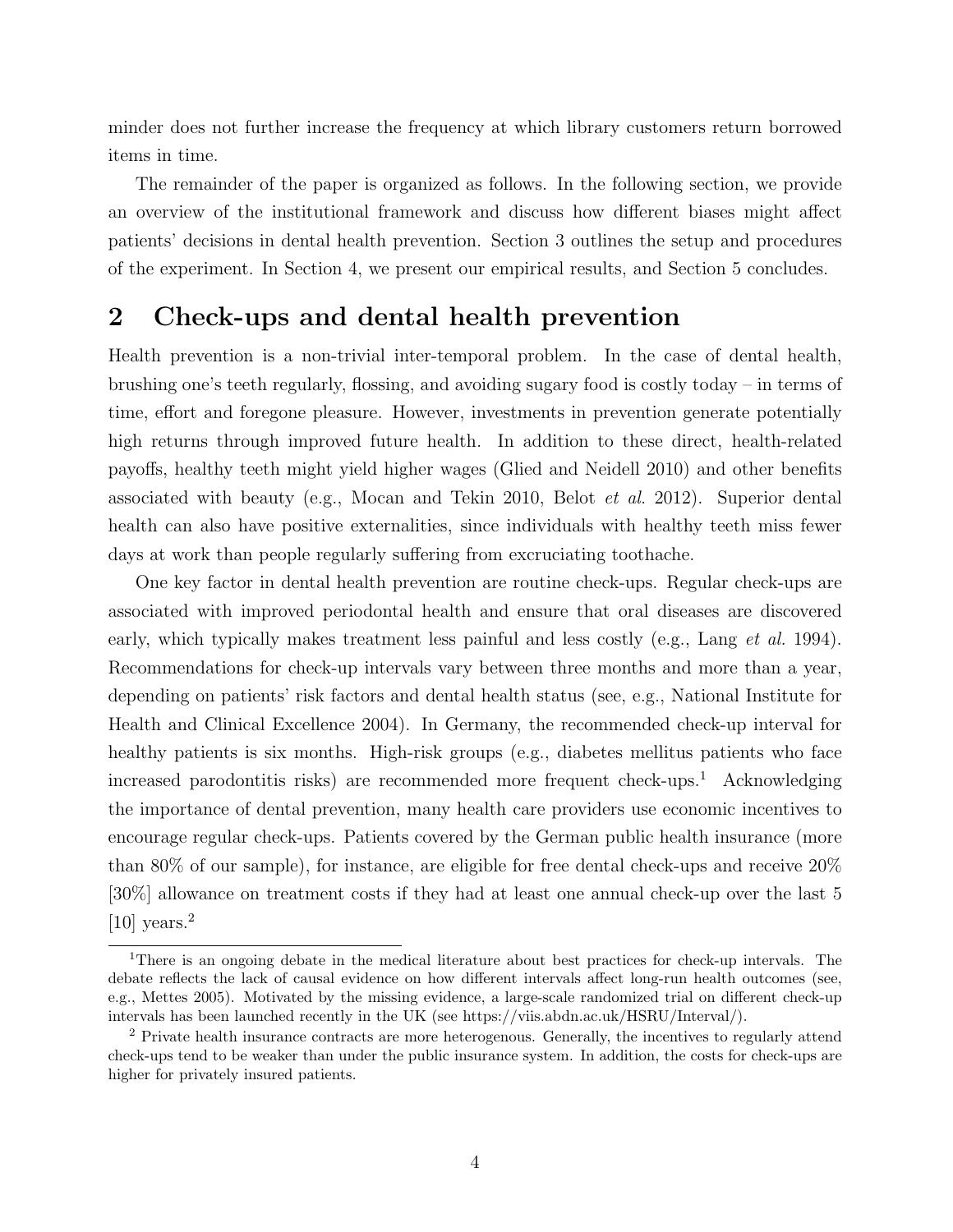In our setup, there are two steps to a dental check-up. First, a patient has to contact her dentist to schedule an appointment. To make an appointment that is in line with the recommended check-up interval, people therefore have to remember their last check-up date. Beyond the cognitive costs of remembering, contacting the dentist entails only modest transaction and opportunity costs.<sup>3</sup> Second, once a date for the check-up is arranged, the patient has to keep the appointment and go to the dentist. This second step involves further transaction and opportunity costs (traveling to the dentist, waiting costs, etc.). Repeatedly carrying out the two steps determines an individual's check-up frequency.

Fully rational patients with perfect knowledge about their benefits and costs from checkups will attend check-ups at an individually optimal frequency. However, a growing body of research suggests that some people may be prone to make sub-optimal decisions in the context of health prevention (see, e.g., Loewenstein *et al.* 2007, Thaler and Sunstein 2008). In particular, present-biased preferences and memory limitations may contribute to the procrastination of check-ups.

People with present-biased preferences might defer check-ups, in order to avoid the shortrun costs of check-ups (Laibson 1997). In addition to the transaction costs mentioned above, these costs might involve people's fear of going to the dentist. People will also invest too little in prevention if they underestimate its net returns. This could be the case if individuals are not fully aware of the future benefits of prevention, or if they underestimate the costs of future treatments. Finally, people with memory limitations will have fewer check-ups as they forget about their last check-up date and do not have the task of making the next appointment on the 'top of their minds' (see, e.g., Karlan *et al.* 2011 and Altmann *et al.* 2012 for formal treatments of limited memory and task delay).

## **3 The field experiment**

Evaluating whether people choose check-up frequencies that are optimal from an personal or public-policy perspective is inherently difficult, since almost all potential benefits and costs of check-ups are uncertain and individual-specific. Moreover, the factors that might contribute to delaying check-ups vary in the patient population and are typically unobservable. Rather than trying to induce optimal check-up schedules, we implement an unobtrusive change in patients' choice architecture: we study whether simple reminder messages encourage patients to have dental check-ups.

<sup>3</sup>Some dentists assign a date for the next check-up already at the previous appointment. With this procedure, it is less important to remember the date of the last appointment, however, it is crucial to keep in mind the date of the future, pre-arranged appointment.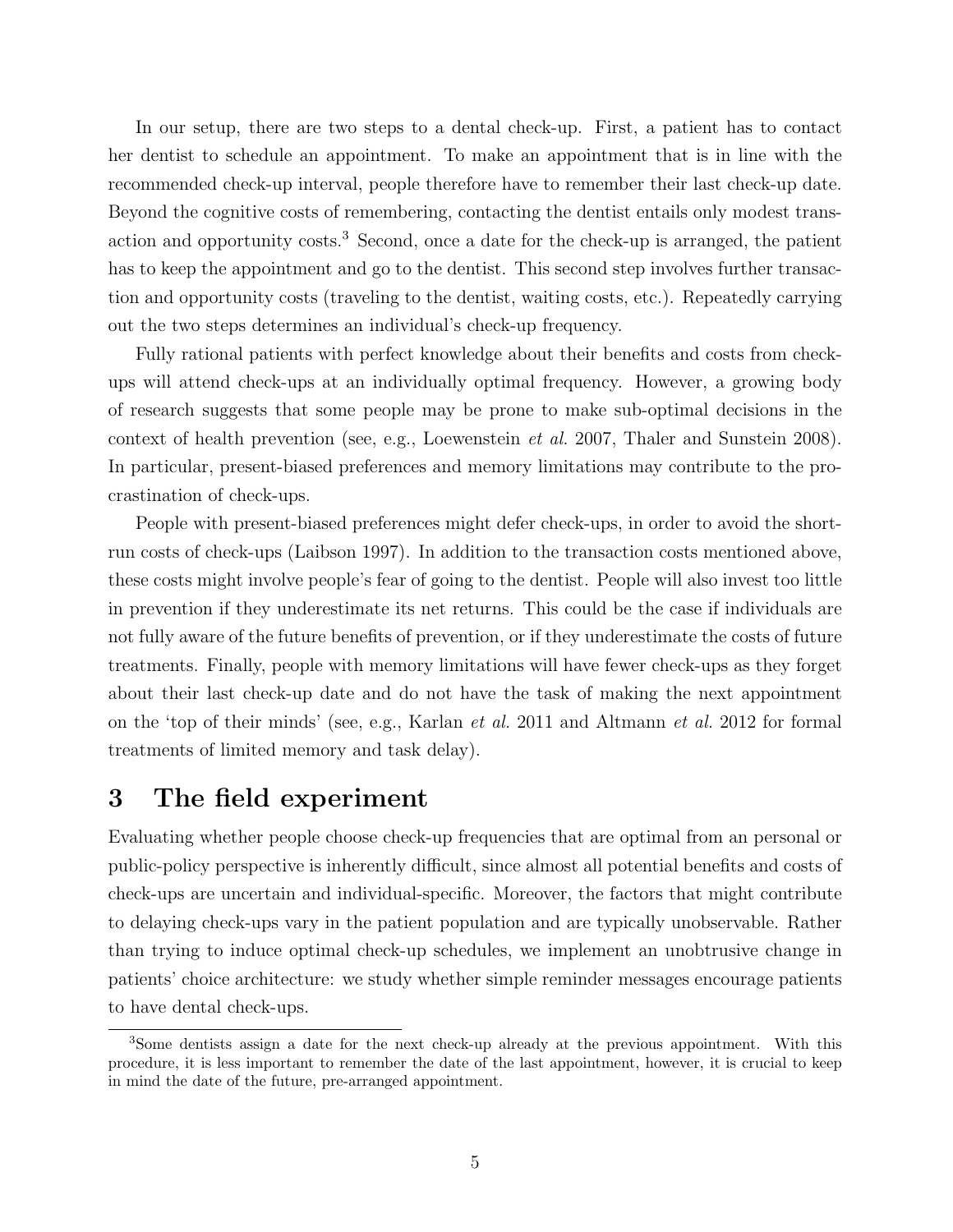Our approach is not based on the presumption that all people exhibit sub-optimally long check-up intervals. Rather, reminder messages constitute a nudge that preserves patients' freedom to schedule check-ups whenever they want to. A patient who rationally postpones a check-up (e.g., because she faces a period of high opportunity costs, or because she is 'rationally inattentive') can simply ignore the reminder message. Reminders might, however, help people who would otherwise procrastinate check-ups due to memory limitations, limited awareness, or present-biased preferences.

#### **3.1 Treatments**

We examine a nested experimental design with two layers of randomization. First, we exogenously vary whether individuals who should make a new check-up according to their recommended check-up interval receive a reminder postcard. Second, within the treated group, we randomize design, content, and framing of the reminder postcards. Overall, we consider six treatments. The group of patients who receive no reminder (*No-Reminder* ) serves as our main control group. Patients in treatment *Neutral* receive a reminder postcard that asks to make a new check-up appointment. In addition, the postcard provides the dentist's name, phone number and address. This content is also included in all further reminder treatments, which contain additional information about the benefits of dental health prevention. Two treatments provide positively framed information that emphasizes the long-run health benefits as well as the potential pecuniary advantages of prevention. The final two treatments provide the same information, but the text stresses the negative consequences of not taking care of dental health (see Table A.1 in the Appendix).

Together with the text manipulations we vary the cover design of the postcards. The neutral postcard displays a picture of a calendar, with the word 'Dentist' written on one of the dates. In the positively framed treatments, the postcard shows either a smiling female or male face with healthy teeth (treatments *Pos<sup>F</sup>* and *Pos<sup>M</sup>*, respectively). In the treatments with negative framing of information, the cover displays a female or male patient with toothache (*Neg<sup>F</sup>* , *Neg<sup>M</sup>*). The cover designs of the postcards are presented in Figure A.1 in the Appendix.

An overview of the treatments is presented in Figure 1. Testing the top row against the bottom row of treatments allows us to identify whether reminders affect patients' checkup behavior. There are two main reasons why we expect people to make more check-up appointments in response to reminders. First, reminders increase patients' attention by making the need for dental prevention salient. They should therefore encourage check-ups of people with memory limitations, who would otherwise forget about the date of their last visit, their recommended check-up interval, and the need to arrange a new appointment. Second, all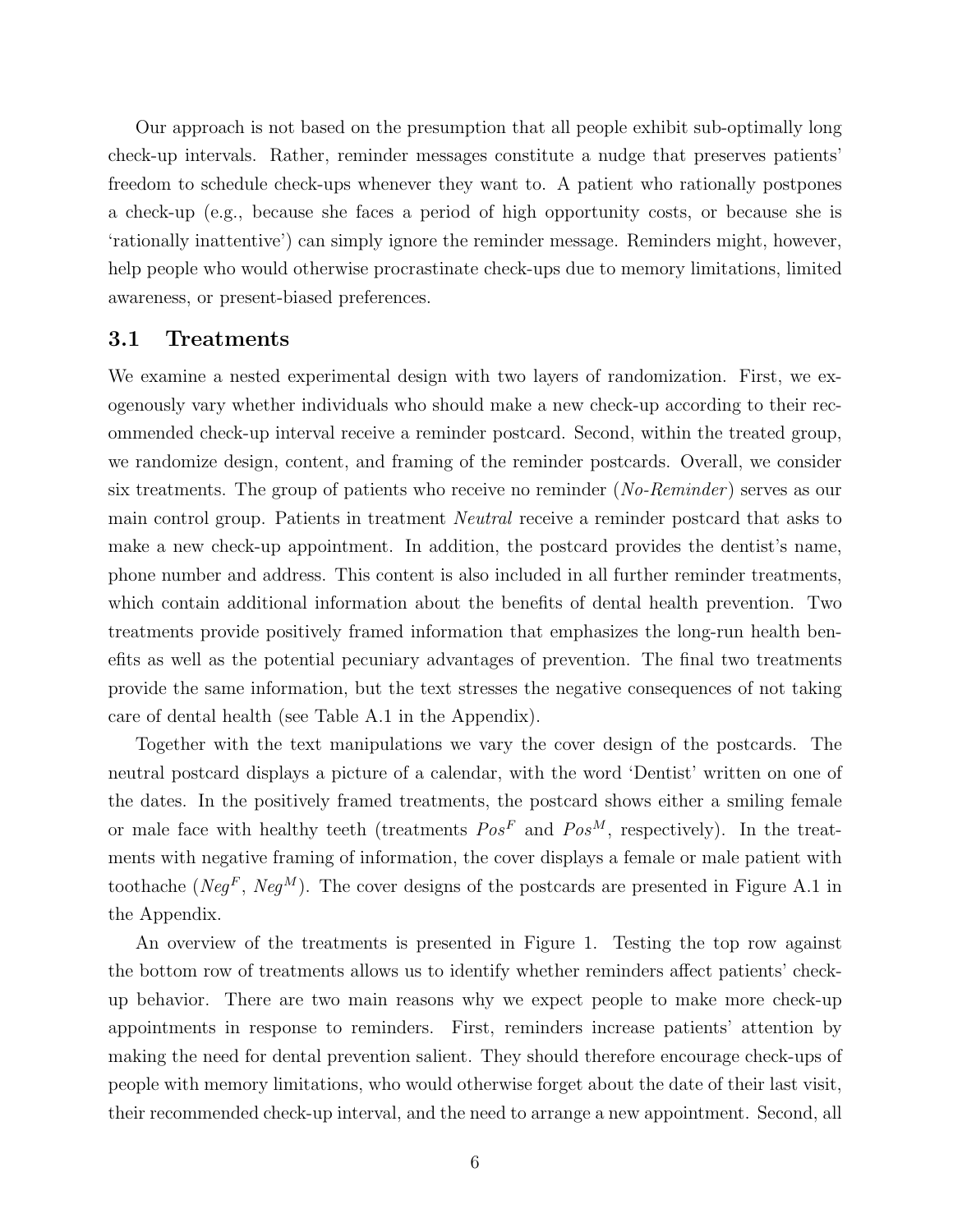

Figure 1: *Overview of treatments.*

reminders provide the dentist's contact details, and thereby reduce the immediate transaction costs of calling and scheduling an appointment. While this should affect all decision-makers, one might argue that the reduction in immediate costs is particularly relevant for presentbiased people. Note, however, that the main costs of a check-up originate from the actual visit at the dentist, rather than from scheduling the appointment. The impact of reminders on the *actual* check-up frequencies of present-biased people might therefore be limited.<sup>4</sup>

The different treatment cells in the bottom part of Figure 1 reflect our second layer of randomization. Comparing these treatments, we can analyze whether the design and content of reminders matters, and which reminders are particularly effective for specific subgroups of the patient population. As compared to the neutral reminder, one might expect the reminders containing additional information to further increase patients' awareness about the benefits of check-ups (or the risks of not going to check-ups). Observing a higher frequency of check-ups in the treatments with additional information would thus indicate that limited awareness is a driving force in people postponing check-ups.

<sup>&</sup>lt;sup>4</sup>More precisely, the reduction in transaction costs through reminders might induce a present-biased decision-maker who is naïve about his bias to contact the dentist and arrange an appointment. On the day of the check-up appointment, however, the higher immediate costs of going to the dentist and having the check-up might dominate. Observing an increase in scheduled check-ups, but also an increase in the frequency of missed appointments in the reminder treatments, would thus be indicative of present-biases (and na¨ıvet´e).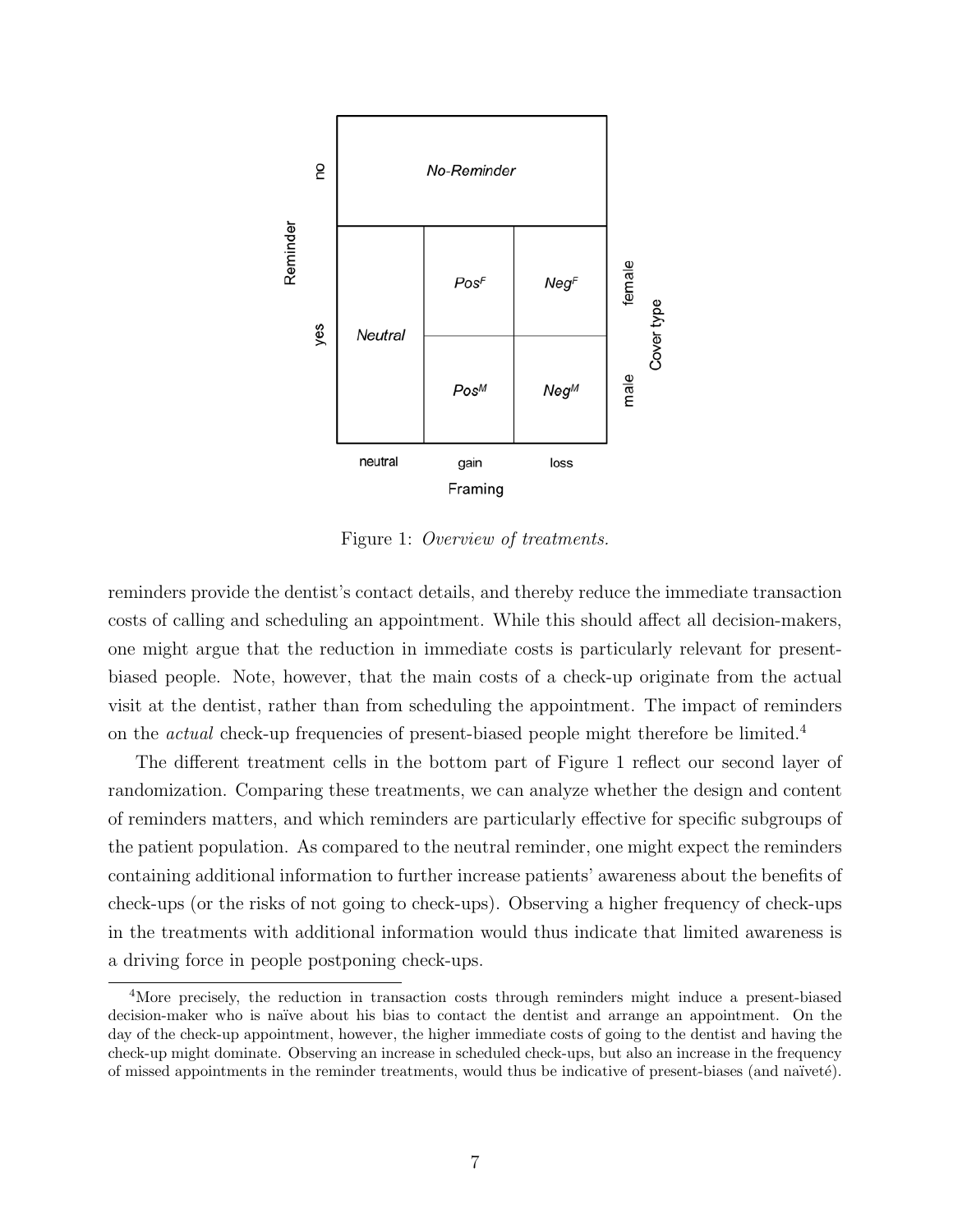Despite the frequent use of policies that apply framing in the domain of risky behaviors (e.g., negatively framed warning messages on tobacco packages), little is known about the influence of framing on health prevention. Evidence from other domains shows that positive and negative frames can alter people's perception of information (Tversky and Kahneman 1981). Earlier survey evidence also indicates that gain/loss framings affect *intentions* for adopting different strategies in health prevention (Rothman *et al.* 1999). Comparing treatments *Pos<sup>F</sup>* and  $Pos^M$  against  $Neg^F$  and  $Neg^M$ , we can test whether the framing of information in terms of gains or losses actually influences check-up *behavior*. Finally, by comparing treatments  $Pos<sup>F</sup>$  and  $Neg<sup>F</sup>$  against treatments  $Pos<sup>M</sup>$  and  $Neg<sup>M</sup>$ , we can study whether the gender of the persons depicted on the message cover influences responses, as suggested by Bertrand *et al.* (2010).

## **3.2 Sample and randomization**

We conducted the experiment in cooperation with a dentist in Bonn, Germany, who uses a computer-guided reminder system. At the first visit at this dentist, patients are classified according to their dental health status as 'regular' or 'at-risk' patients. The classification implies a recommended check-up frequency of 6 or 4 months, respectively. The dentist's computer system keeps track of each patient's visits. If a patient with a recommended *m*month check-up frequency has not been at the dentist since *m* months, a reminder flag is generated by the system. Every month, we randomly assigned all patients with a reminder flag into one of our six treatments.<sup>5</sup> When a patient is treated (or stays untreated in case she is assigned to the control group), or when a patient comes to a check-up, the reminder flag is switched off for another *m* months. Hence, a patient will receive reminders in intervals of at most *m* months.<sup>6</sup>

Several aspects of the procedure are worth noting. First, one has to bear in mind that we randomize within a selected sample of patients. Patients who schedule their check-ups in a particularly timely manner are less likely to be part of our sample, whereas patients who are not sticking to their recommended check-up schedule have a higher likelihood of participating in the experiment. From a policy perspective, our experimental sample seems

<sup>&</sup>lt;sup>5</sup>If a patient visits the dentist after the flag is generated but before we randomize, the flag is switched off. As discussed below, such a patient self-selects out of the sample.

<sup>6</sup>Suppose Mr. A, a patient with a recommended check-up interval of 6 months, had a check-up on 15 January 2010. He does not visit the dentist in the following 6 months. Starting with 16 July 2010, the database flags Mr. A for his next check-up. Suppose that he is randomly assigned to a reminder treatment on 1 August 2010. If Mr. A responds to the reminder and comes to a check-up appointment on, say, 20 August, the reminder flag would pop up again on 21 February, 2011. If Mr. A does not respond to the reminder and has no check-up in the following six months, the flag pops up on 2 February 2011 – 6 months (and one day) after sending the last reminder.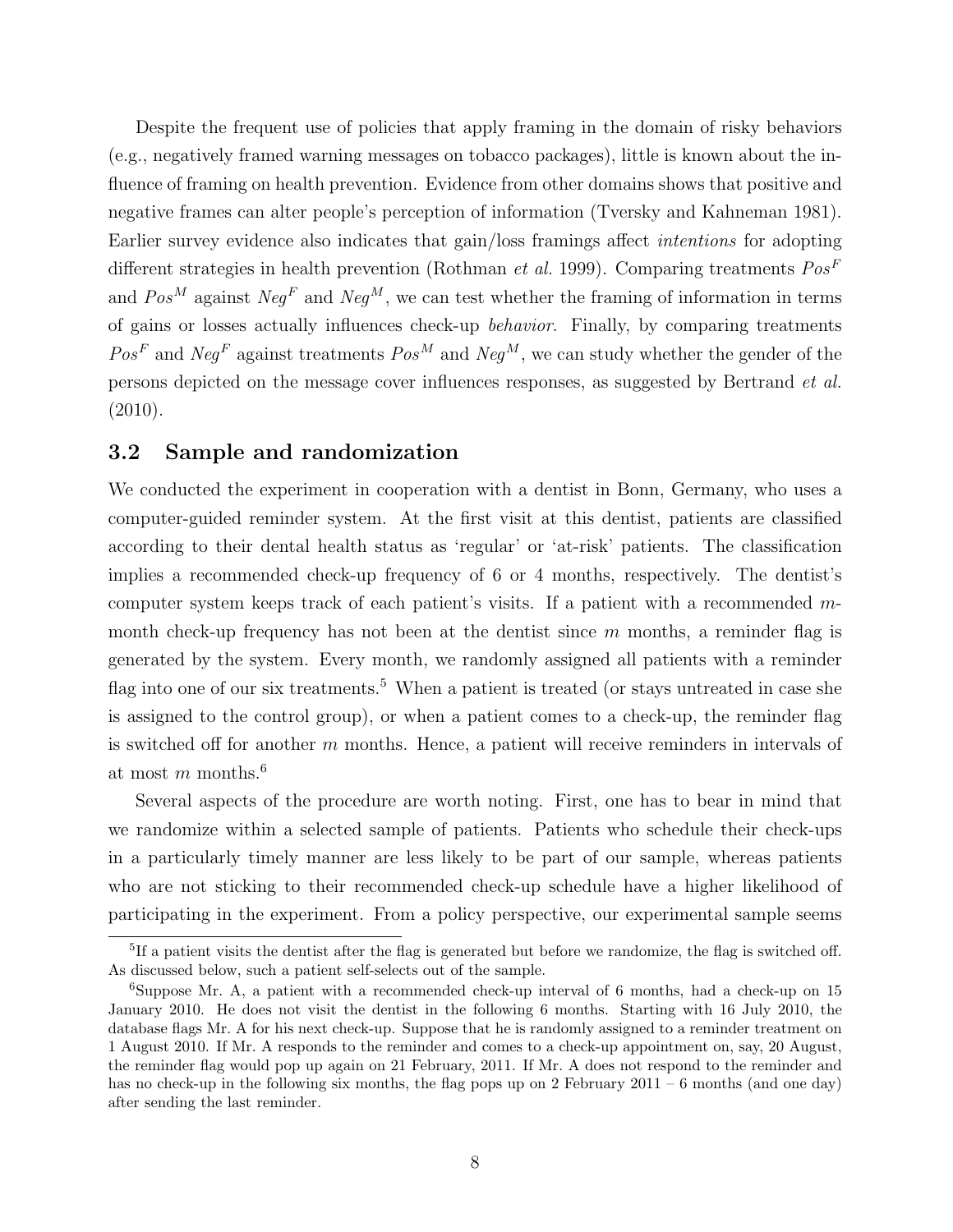to be interesting for implementing nudge-based policies, since it pools procrastinators with others that might rationally postpone check-ups.

Second, we randomize at the household rather than at the individual level: in any randomization wave, members of the same household are assigned to the same treatment. In this way, we try to avoid possible treatment spillovers (Miguel and Kremer 2004) and minimize patients' consciousness of an ongoing experiment. Third, during the 11 months in which the experiment was conducted, several patients are treated repeatedly. This is the case since some patients will be flagged for a check-up at two points in time during the experimental period. We independently randomize each time a patient is up for a check-up. This procedure generates random treatment sequences, which allows us to study the impact of repeatedly treating patients and the role of different treatment orders.

Finally, and related to the previous point, one has to bear in mind that the dentist operated a system of reminder postcards already before the start of our experiment. This affects the interpretation of some of our findings, as we do not introduce reminders for the first time in the entire patient population. However, we have access to patients' reminder history before the start of the experiment, and we can further exploit the randomized treatment sequence in our experiment. This allows us to assess potential differences in response rates upon receipt of the first versus subsequent reminders in more detail (see Section 4.4).<sup>7</sup>

### **3.3 Implementation and measures**

The experiment was conducted between April 2010 and March 2011. Overall, our sample covers 1227 instances in which a patient was up for a check-up appointment. These cases spread over 817 individuals from 713 households. For roughly half of the patients, we have data on repeated treatment sequences. Randomization was implemented in 11 waves, with reminders being sent out on average every five weeks. All postcards were sent out by the dentist on Fridays, immediately after randomization took place. According to *Deutsche Post*, postcards should be delivered on Monday at the latest. We therefore measure response time (in days), starting with the Monday after a randomization wave as day  $1<sup>8</sup>$  For the response duration in the control group, we use the same starting day.

<sup>7</sup>A priori, it is unclear whether the *initial* or the *repeated* application of reminders triggers stronger responses. On the one hand, the introduction of a reminder system could initially yield particularly high response rates due to a 'surprise effect'. On the other hand, routinely applying reminders could increase patient responses through a 'habituation effect'.

<sup>8</sup>Patients receiving a postcard on Saturday could send an email or leave a message on the dentist's answering machine over the weekend. However, there was not a single response via email or the answering machine.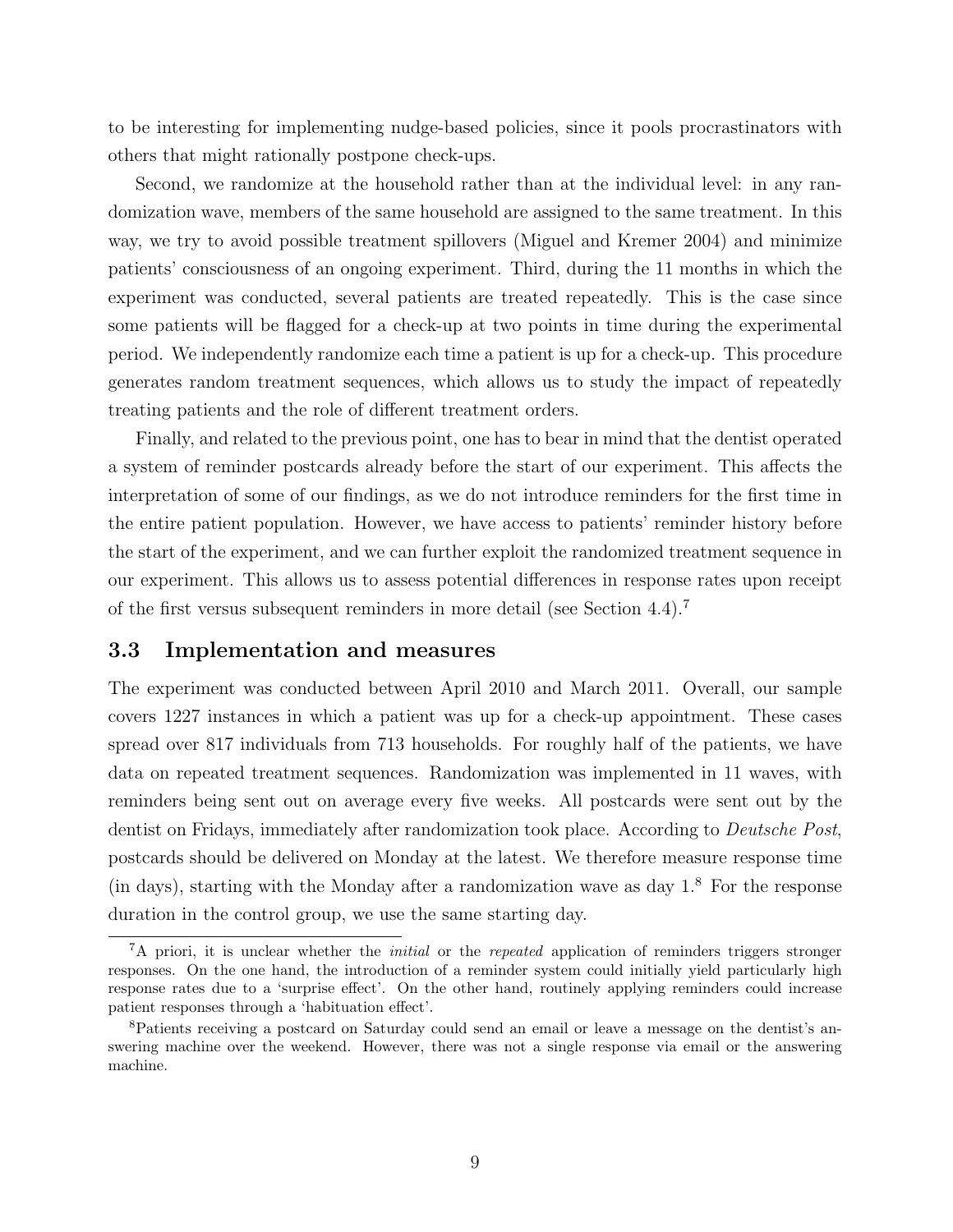Our main variable of interest is whether or not a participant calls the dentist for scheduling an appointment. The date of the call measures the first point in time at which people respond to our intervention. In a second step, we study patients' actual show-up at the dentist. Considering the date of the first contact rather than the actual check-up (which is, on average, scheduled 14 days after a patient called) has the advantage that it avoids potential congestion in check-up dates due to the dentist's capacity limits. More precisely, one might worry that finding longer delays in check-up dates for the *No-Reminder* condition might be the result of the response of patients in the reminder treatments, who 'block' dates for earlier appointments.

In addition to our main outcome variables, we compiled a rich set of patient background characteristics. Next to the patient's gender, age, and risk classification (i.e., the recommended check-up interval), we know whether a patient is covered by private or public health insurance (*Private HI*).<sup>9</sup> In addition, we observe whether a patient lives in a household in which other household members took part in the experiment (*Family*).<sup>10</sup> We further measure when a patient first visited the dentist, and derive information about individuals' check-up and dental treatment history before the experiment. For people with a *Patient retention* of more than 12 months, we also construct an indicator whether a patient attended at least two check-ups in the year prior to a randomization wave (*Regular* ). Furthermore, we construct a binary variable, *Pain*, which captures whether a patient was exposed to a major root canal treatment or other painful dental treatments in the past.<sup>11</sup> Beyond the information from the dentist's database, we matched patients' precise address with data obtained from *immobilienscout24.de*, Germany's largest real estate platform. In this way, we obtain the average rental price in the patients' neighborhood (*Rental price*). From the address data, we also compute the spatial distance between each patient's home and the dentist (*Distance*).

Table 1 presents the descriptive statistics of our data and summarizes the outcomes of randomization. Patients in our sample are on average 38 years old (with age varying between 15 and 92 years), 59% of them are female, and about 12% belong to households in which additional family members are patients at the dentist. As noted above, about 20% of patients are covered by private health insurance. On average, individuals in our sample have been

<sup>9</sup> Controlling for insurance status is important since contractual terms might differ under private and public health insurance (see above). Moreover, in the German health system, the privately insured are a selected sample since only persons with a gross yearly income above 50K Euro, self-employed, and civil servants are eligible for private health insurance. Due to Bonn's history as the former capital of West Germany, a large part of the privately health insured in our sample seem to be civil servants.

 $10$ To avoid confounds from parents arranging joint appointments for themselves and their children, our data analysis excludes children below the age of 15.

 $11$ The results presented below are robust to using alternative definitions of patient check-up history and painful treatments.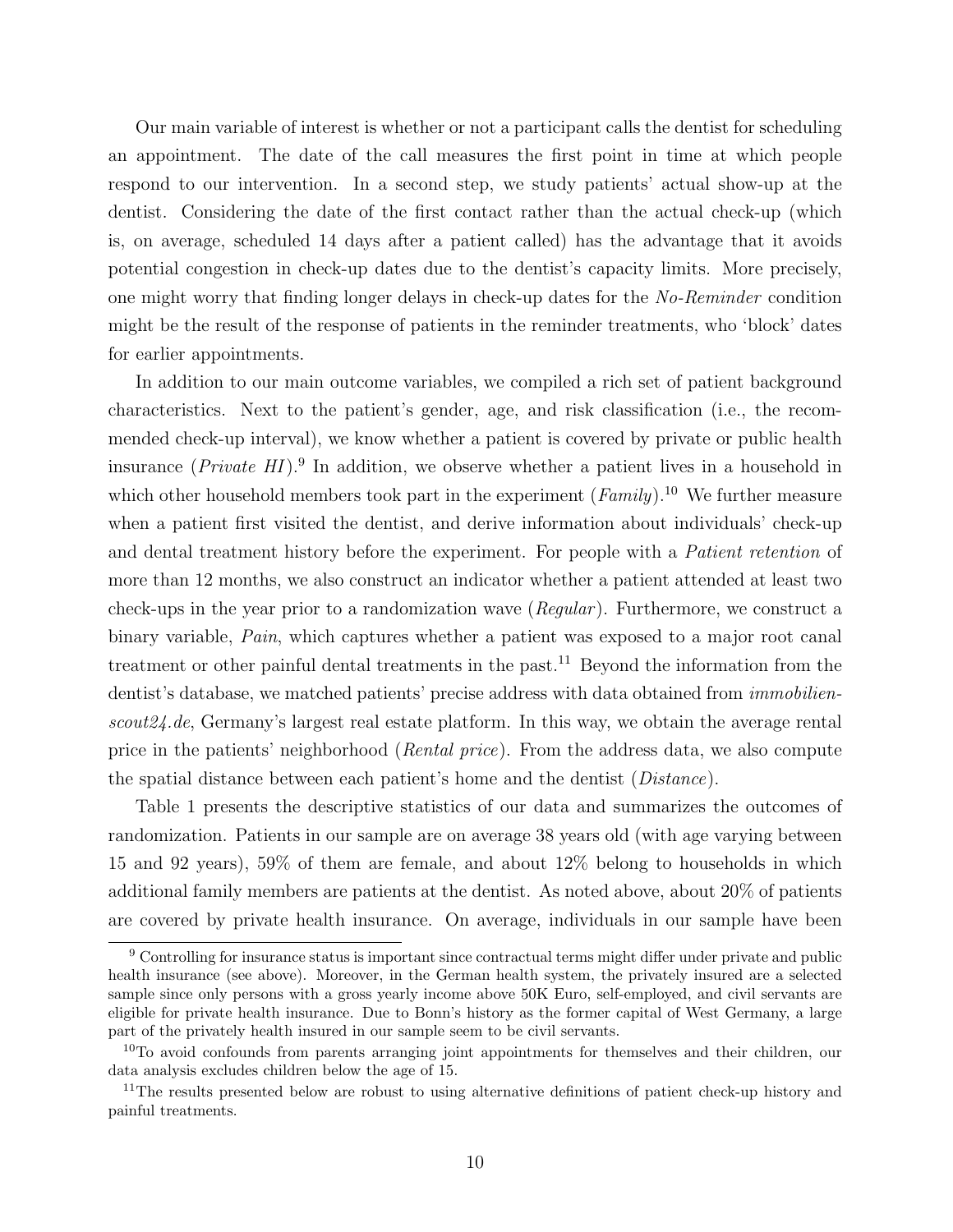| Treatment    | $No$ - $Rem$ | Neutral | $Pos^F$ | $Pos^M$ | $Neq^F$ | $Neg^M$ | Total   | F-test      | t-test      |
|--------------|--------------|---------|---------|---------|---------|---------|---------|-------------|-------------|
|              |              |         |         |         |         |         |         | $(p-value)$ | $(p-value)$ |
| Age          | 37.23        | 38.62   | 40.11   | 36.64   | 37.28   | 38.40   | 38.05   | 0.128       | 0.364       |
|              | (13.42)      | (13.48) | (13.88) | (13.32) | (13.28) | (14.19) | (13.62) |             |             |
| Female       | 0.542        | 0.594   | 0.612   | 0.579   | 0.570   | 0.624   | 0.588   | 0.592       | 0.159       |
|              | (0.500)      | (0.492) | (0.488) | (0.495) | (0.496) | (0.485) | (0.492) |             |             |
| Family       | $0.151\,$    | 0.129   | 0.092   | 0.134   | 0.087   | 0.108   | 0.117   | 0.288       | 0.105       |
|              | (0.359)      | (0.336) | (0.290) | (0.341) | (0.282) | (0.311) | (0.321) |             |             |
| Private HI   | 0.219        | 0.138   | 0.204   | 0.193   | 0.193   | 0.174   | 0.186   | 0.369       | 0.202       |
|              | (0.414)      | (0.346) | (0.404) | (0.396) | (0.396) | (0.380) | (0.389) |             |             |
| At-Risk      | 0.182        | 0.138   | 0.209   | 0.257   | 0.159   | 0.094   | 0.172   | < 0.001     | 0.680       |
|              | (0.387)      | (0.346) | (0.408) | (0.438) | (0.367) | (0.292) | (0.378) |             |             |
| Patient      | 3.717        | 3.627   | 3.830   | 3.410   | 3.546   | 3.549   | 3.611   | 0.593       | 0.505       |
| retention    | (2.401)      | (2.366) | (2.471) | (2.292) | (2.473) | (2.435) | (2.406) |             |             |
| Regular      | 0.469        | 0.482   | 0.447   | 0.405   | 0.47    | 0.466   | 0.457   | 0.727       | 0.731       |
|              | (0.500)      | (0.501) | (0.499) | (0.492) | (0.500) | (0.500) | (0.498) |             |             |
| Pain         | 0.249        | 0.196   | 0.172   | 0.237   | 0.204   | 0.252   | 0.218   | 0.241       | 0.259       |
|              | (0.433)      | (0.398) | (0.378) | (0.427) | (0.404) | (0.435) | (0.413) |             |             |
| Distance     | 0.124        | 0.217   | 0.125   | 0.137   | 0.116   | 0.116   | 0.140   | 0.296       | 0.646       |
|              | (0.444)      | (0.776) | (0.370) | (0.557) | (0.408) | (0.377) | (0.513) |             |             |
| Rental price | 7.194        | 7.131   | 7.168   | 7.147   | 7.318   | 7.087   | 7.173   | 0.494       | 0.793       |
|              | (1.181)      | (1.183) | (1.224) | (1.182) | (1.225) | (1.264) | (1.210) |             |             |
| N            | 192          | 217     | 202     | 196     | 213     | 207     | 1227    |             |             |

Table 1: *Background characteristics. Mean values (standard deviations in parentheses). Notes:* 'Family' is a dummy, indicating if several household members took part in the study. 'Private HI' is equal to 1 if a patient is covered by private health insurance (0 for public health insurance). 'At-Risk' indicates if a patient is recommended a 4 months check-up interval. 'Patient retention' is the number of years since a patient first visited the dentist. 'Distance' is the great-circle distance between a patient's home address and the dentist (scale:  $1 = 100 \text{km}$ ). 'Rental price' is the average rent at the patient's home address (Euros per square meter, excluding utilities and dues). The dummy 'Regular' indicates whether a patient made at least two check-ups in the year prior to a given randomization wave. 'Pain' indicates if a patient was exposed to a painful dental treatment in the year prior to a given randomization wave. Time-variant patient characteristics (e.g., age, patient retention, etc.) are computed at each randomization wave. The final two columns report (i) *p*-values of F-tests from regressions of the respective characteristics on individual treatment dummies and (ii) *p*-values of t-tests comparing the characteristics in the *No-Reminder* treatment vs. all patients who received a reminder.

patients at the dentist for 3.6 years, and 17% are classified as 'at-risk' patients. 46% of patients have attended at least two check-ups in the previous year.

The final two columns of Table 1 report validation checks on the randomization. Comparing patients in the control treatment to those in the different reminder conditions (pooled sample) yields no significant differences in patients' background characteristics (see final column of Table 1). This indicates that randomization in patient characteristics was successful for our most important treatment comparison. F-tests for regressions of the individual patient characteristics on dummies for the six different treatments yield no significant difference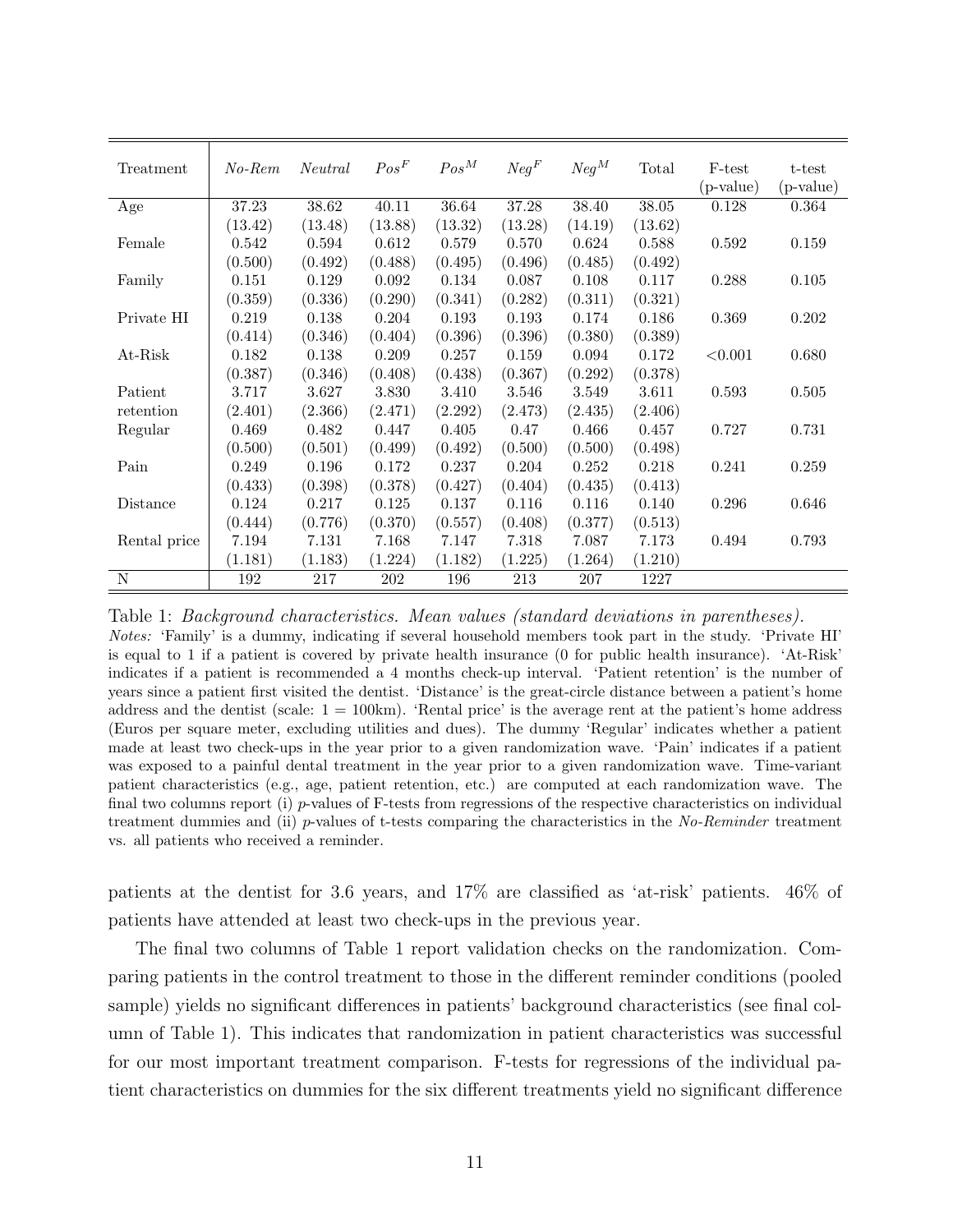except for the fraction of at-risk patients. In what follows, we provide evidence on the basic treatment effects as well as parametric analyses that control for differences in patient characteristics across treatments.

## **4 Results**

This section presents the results of the experiment. We first focus on the short-run effect of reminders. We analyze how many people make a check-up appointment within one month after the treatment intervention, and how many actually keep their appointment. Section 4.2 examines whether these effects differ for different subgroups of the patient population. Thereafter, we study a considerably longer response period and assess the robustness of the short-run effects. In a final step, we exploit the panel nature of our data and analyze how people respond if they are 'repeatedly nudged'.

## **4.1 Do reminders influence behavior?**

Our first main result is shown in Figure 2. The figure depicts the fraction of patients who contact the dentist within one month after the treatment intervention. We observe a strong effect of the reminders on patients' behavior: without receiving a reminder, only 8.9% of patients schedule a check-up. In the reminder treatments, the response rate is on average more than twice as high (19.3%). This difference is highly significant  $(p < 0.001)$ .<sup>12</sup> Compared to the control treatment, response rates are significantly higher in each of the reminder treatments ( $p < 0.001$  for *Neutral* and  $Pos^F$ , respectively,  $p = 0.031$  for  $Pos^M$ ,  $p = 0.012$  for  $Neg<sup>F</sup>$ , and  $p = 0.009$  for  $Neg<sup>M</sup>$ ).

Figure 2 further illustrates that the reminders which include additional information do not yield higher response rates than the neutral reminder. The frequencies of responses for the different reminder treatments vary between 16.3% (*Pos<sup>M</sup>*) and 23.0% (*Neutral*). All pairwise treatment differences turn out to be insignificant.<sup>13</sup> The comparison between negatively and positively framed reminders further indicates that gain/loss framing does not affect response rates in our setup. We also find no significant differences in responses to postcards with male vs. female covers.<sup>14</sup> Hence, the specific content of reminders does not seem to play a major role for patients' responses. The simple nudge in treatment *Neutral* has (statistically) the same impact on behavior as reminder messages that include additional information, independently of how this information is framed.

<sup>12</sup>The test statistics are based on two-sided *t*-tests that account for clustering at the household level.

<sup>&</sup>lt;sup>13</sup>Except for the comparison of the *Neutral* and the  $Pos^M$  reminder ( $p = 0.107$ ), all pairwise tests yield *p*-values that are well above conventional significance levels.

 $1^4p = 0.593$  for treatments  $Pos^F$  and  $Pos^M$  versus  $Neg^F$  and  $Neg^M$ ;  $p = 0.382$  for treatments  $Pos^F$  and  $Neg^F$  versus  $Pos^M$  and  $Neg^M$ .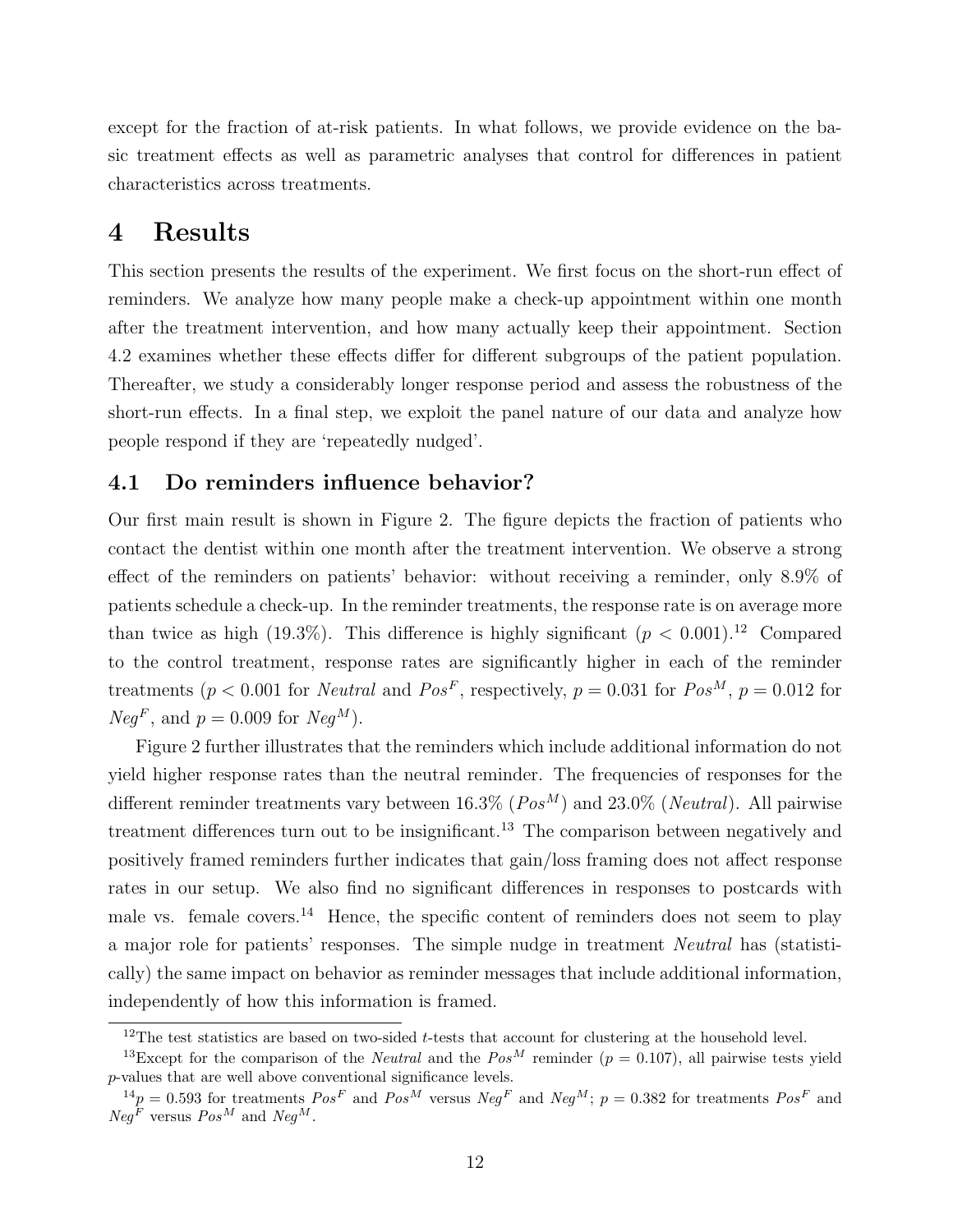

Figure 2: *Impact of reminders on response rates. Fraction of patients who contact dentist within 30 days after treatment intervention.*

The strong reminder effect persists once we control for patient characteristics and potential seasonal differences during our experiment. To demonstrate this point, we consider the model

$$
Resp^{30} = \alpha + \beta Rem + \gamma_1 Rem \times Pos^F + \gamma_2 Rem \times Pos^M
$$
  
+  $\gamma_3 Rem \times Neg^F + \gamma_4 Rem \times Neg^M + X\delta + W\phi + \varepsilon,$  (1)

where *X* is a vector of patient characteristics and *W* includes dummies for the different randomization waves. The dependent variable,  $Resp^{30}$ , measures whether a person makes a check-up appointment within 30 days after the treatment intervention.<sup>15</sup> *Rem* indicates whether a person has received any reminder postcard. The coefficient *β* thus identifies the main reminder effect. In the full specification, *β* corresponds to the impact of the neutral reminder relative to the control group. The effect of the framed reminders is given by  $\beta + \gamma_k$ , for  $k \in \{1, 2, 3, 4\}$ , where the *γ*-coefficients capture the differences between a framed reminder and the neutral reminder.

Table 2 reports estimation results based on linear probability models.<sup>16</sup> Specification (1) estimates the average impact of reminders on patients' response rates. Specification

<sup>15</sup>Our results are robust when we consider shorter and longer response periods (see Figure 3 below). Note further that we start counting the response time at the same day for the treated and the control group (i.e., the first workday after we sent out reminder postcards in the respective randomization wave).

<sup>&</sup>lt;sup>16</sup>To avoid complications with the interpretation of marginal effects from interaction terms in non-linear models (Ai and Norton 2003), we focus on LPM estimations. Results from probit estimations, which yield very similar results, are available from the authors.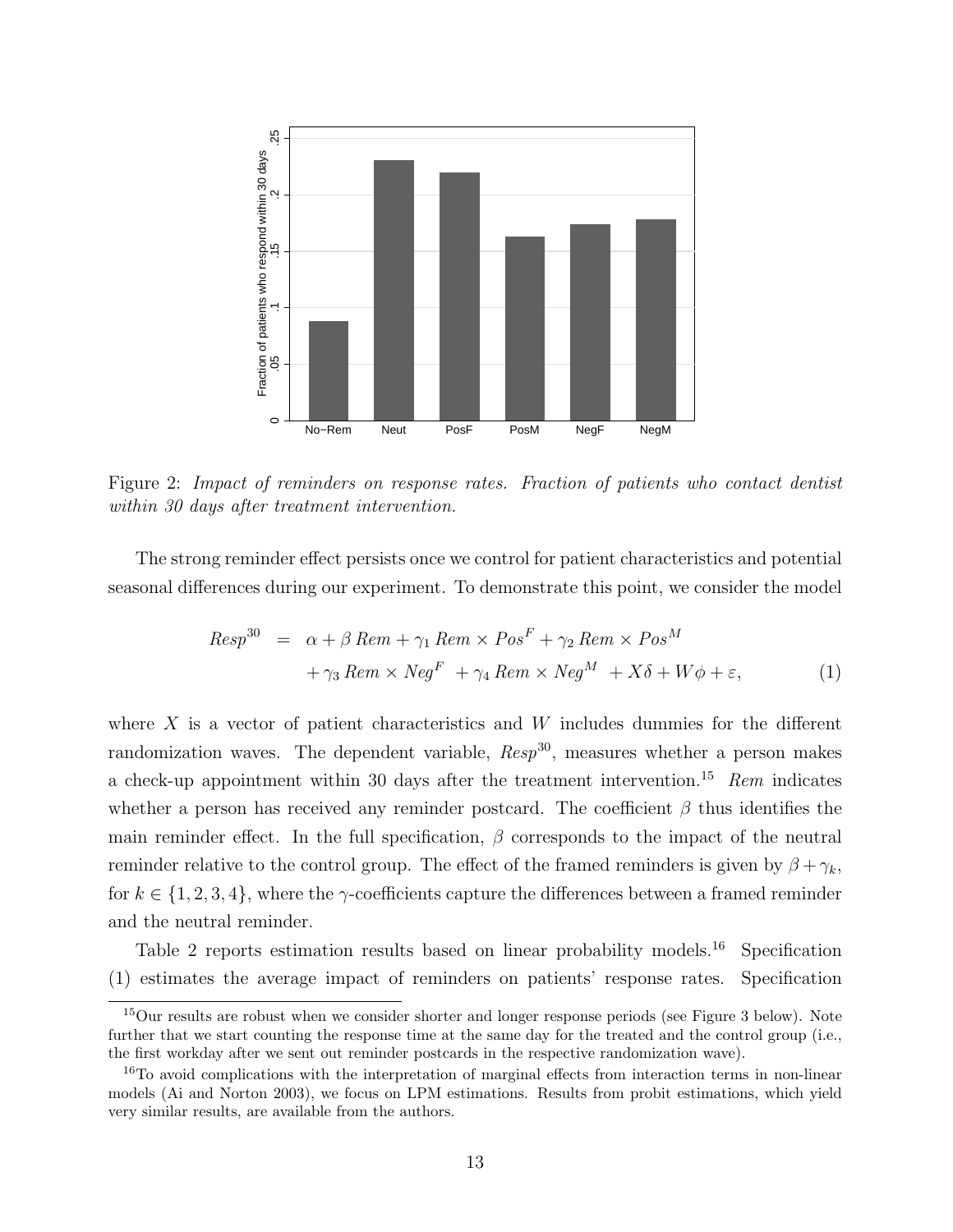| Dependent variable: Response within 30 days |                        |               |                       |            |             |
|---------------------------------------------|------------------------|---------------|-----------------------|------------|-------------|
|                                             | (1)                    | (2)           | (3)                   | (4)        | (5)         |
| Reminder                                    | $0.105***$             | $0.142***$    | $0.\overline{133***}$ | $0.129***$ | $0.145***$  |
|                                             | [0.024]                | [0.038]       | [0.038]               | [0.038]    | [0.040]     |
| $Rem \times Pos^F$                          |                        | $-0.011$      | $-0.010$              | $-0.017$   | $-0.031$    |
|                                             |                        | [0.044]       | [0.043]               | [0.042]    | [0.044]     |
| $\text{Rem} \times \text{Pos}^M$            |                        | $-0.067$      | $-0.065$              | $-0.059$   | $-0.074*$   |
|                                             |                        | [0.041]       | [0.041]               | [0.041]    | [0.042]     |
| $\text{Rem} \times \text{Neg}^F$            |                        | $-0.057$      | $-0.054$              | $-0.051$   | $-0.072*$   |
|                                             |                        | [0.040]       | [0.040]               | [0.040]    | [0.043]     |
| $\text{Rem}\times\text{Neg}^M$              |                        | $-0.052$      | $-0.051$              | $-0.054$   | $-0.064$    |
|                                             |                        | [0.043]       | [0.042]               | [0.042]    | [0.045]     |
| Male                                        |                        |               |                       | $-0.021$   | $-0.007$    |
|                                             |                        |               |                       | [0.023]    | [0.024]     |
| Age                                         |                        |               |                       | $0.003***$ | 0.001       |
|                                             |                        |               |                       | [0.001]    | [0.001]     |
| Family                                      |                        |               |                       | 0.004      | 0.008       |
|                                             |                        |               |                       | [0.037]    | [0.038]     |
| Private HI                                  |                        |               |                       | $-0.028$   | $-0.023$    |
|                                             |                        |               |                       | [0.029]    | [0.028]     |
| Distance                                    |                        |               |                       | $-0.041**$ | $-0.046***$ |
|                                             |                        |               |                       | [0.019]    | [0.009]     |
| Patient retention                           |                        |               |                       | 0.007      | 0.007       |
|                                             |                        |               |                       | [0.005]    | [0.005]     |
| At-Risk                                     |                        |               |                       | $-0.001$   | $-0.018$    |
|                                             |                        |               |                       | [0.034]    | [0.035]     |
| Regular                                     |                        |               |                       |            | $0.148***$  |
|                                             |                        |               |                       |            | [0.025]     |
| Pain                                        |                        |               |                       |            | $-0.025$    |
|                                             |                        |               |                       |            | [0.027]     |
| Rental price                                |                        |               |                       |            | $0.030***$  |
|                                             |                        |               |                       |            | [0.009]     |
| Constant                                    | $0.089***$             | $0.089***$    | $0.126***$            | 0.024      | $-0.220**$  |
|                                             | [0.020]                | [0.020]       | [0.039]               | [0.050]    | [0.089]     |
| Wave dummies                                | $\mathop{\mathrm{no}}$ | $\mathbf{no}$ | yes                   | yes        | yes         |
| $\overline{\text{N}}$                       | 1,227                  | 1,227         | 1,227                 | 1,227      | 1,095       |

#### Table 2: *Response within 30 days*

*Notes:* All specifications are estimated with a linear probability model. Robust standard errors, clustered at the household-level, are reported in brackets. \*\*\*, \*\* and \* indicates significance at a 1%-, 5%-, and 10%-level, respectively.

(2) includes treatment dummies for the reminders that contain additional information. As noted above, all these treatments display an insignificantly weaker increase in response rates compared to the neutral reminder. The results do not change when we include dummies for the randomization waves (Column 3) or a first set of background characteristics (Column 4). Specification (5) includes the full set of controls (which slightly reduces the sample size due to missing observations). The point estimate in this specification indicates that the neutral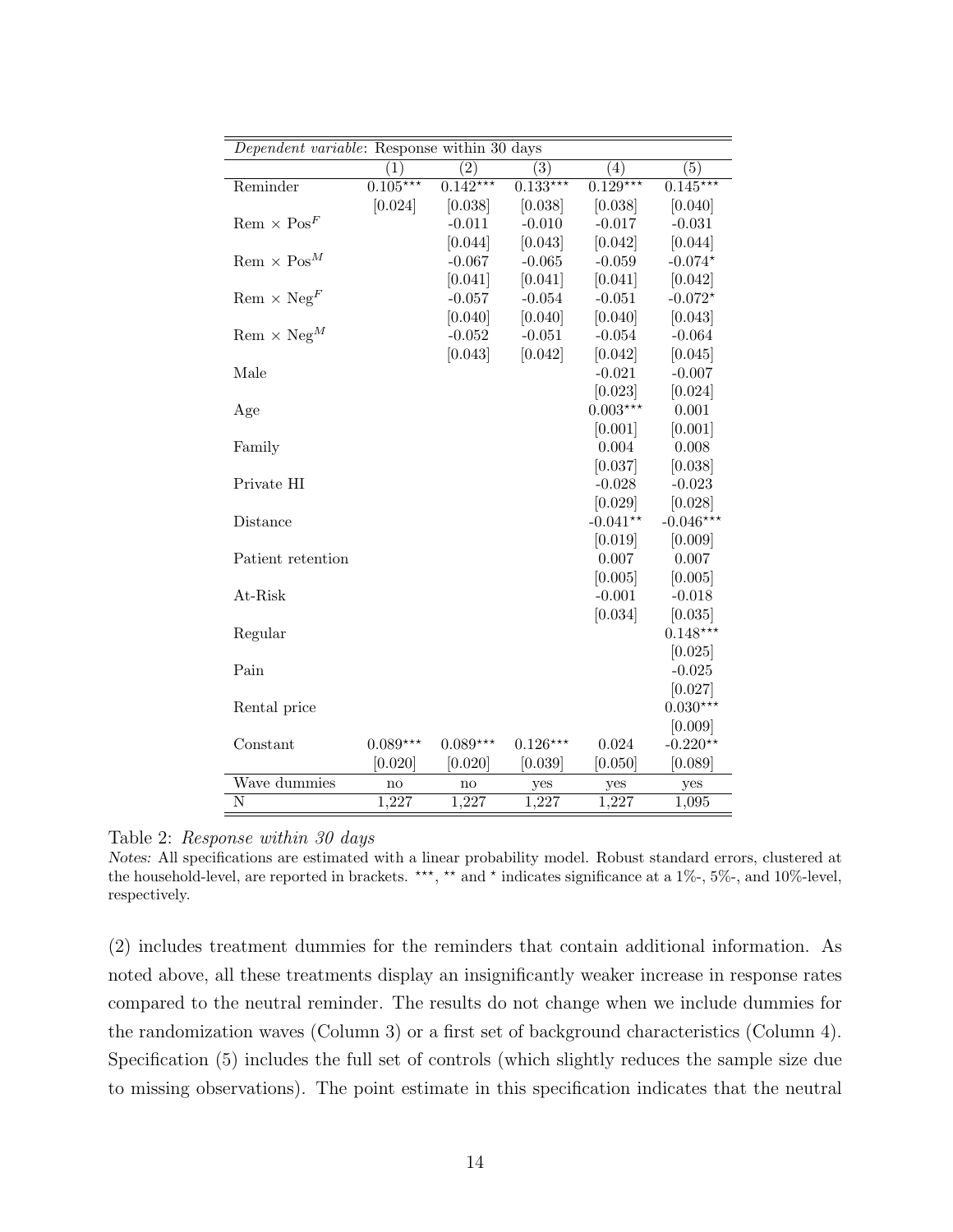reminder increases the response rate by 14.5 percentage points relative to the control group. For all reminders with additional information, the increase in response rates is somewhat less pronounced. The difference to the *Neutral* treatment is significant at the 10%-level for the  $Pos^M$  and the  $Neg^F$  treatment. However, relative to the untreated control group, all framed reminders still have a significantly positive effect on the response rate (*F*-tests for significance of  $\beta + \gamma_k$ :  $p = 0.003$  for  $Pos^F$ ,  $p = 0.051$  for  $Pos^M$ ,  $p = 0.044$  for  $Neg^F$ ,  $p = 0.025$  for  $Neg^M$ ).<sup>17</sup>

In sum, these results demonstrate that reminder messages lead to a sizeable and robust increase in the number of patients who schedule check-ups. Additional information about the benefits of dental prevention does not further increase the strength of the effect relative to the simple reminder in the *Neutral* treatment.

**Result 1:** *Reminders significantly increase the likelihood of scheduling check-up appointments. The fraction of people who arrange a check-up within one month is more than twice as high as in the control group. The specific content and design of the reminder message has no significant influence on responses.*

A potential interpretation of these findings is that limited awareness about the importance of dental health prevention is not a major factor contributing to delayed check-ups. Rather, being reminded per se seems to be of first-order importance. This 'pure' reminder effect is likely to operate via increased attention and, potentially, via a reduction in the transaction cost of responding. Recall, however, that the main transaction cost of a check-up typically emerges with the actual visit at the dentist. In the next step, we thus consider the impact of reminders on patients' check-up attendance.

#### **Who keeps an appointment?**

One could imagine that patients who are 'nudged' into scheduling an appointment are more likely to miss the appointment. This could, for instance, be the case since reminders only reduce the costs of *arranging* an appointment, but not the costs of *attending* the checkup. (Na¨ıve) Present-biased people might therefore schedule more check-ups in the reminder treatments, but then cancel or miss their appointments. A higher frequency of missed appointments in the reminder treatments could also occur if check-up appointments that are made in response to a nudge are less carefully planned. This could (at least partially) offset the impact of reminders on actual dental health prevention. Our data clearly reject this possibility.

<sup>&</sup>lt;sup>17</sup>Consistent with earlier evidence on socio-demographic correlates of dental health prevention (e.g., Lang *et al.* 1994), specifications (4) and (5) of Table 2 also document that several patient characteristics influence response behavior.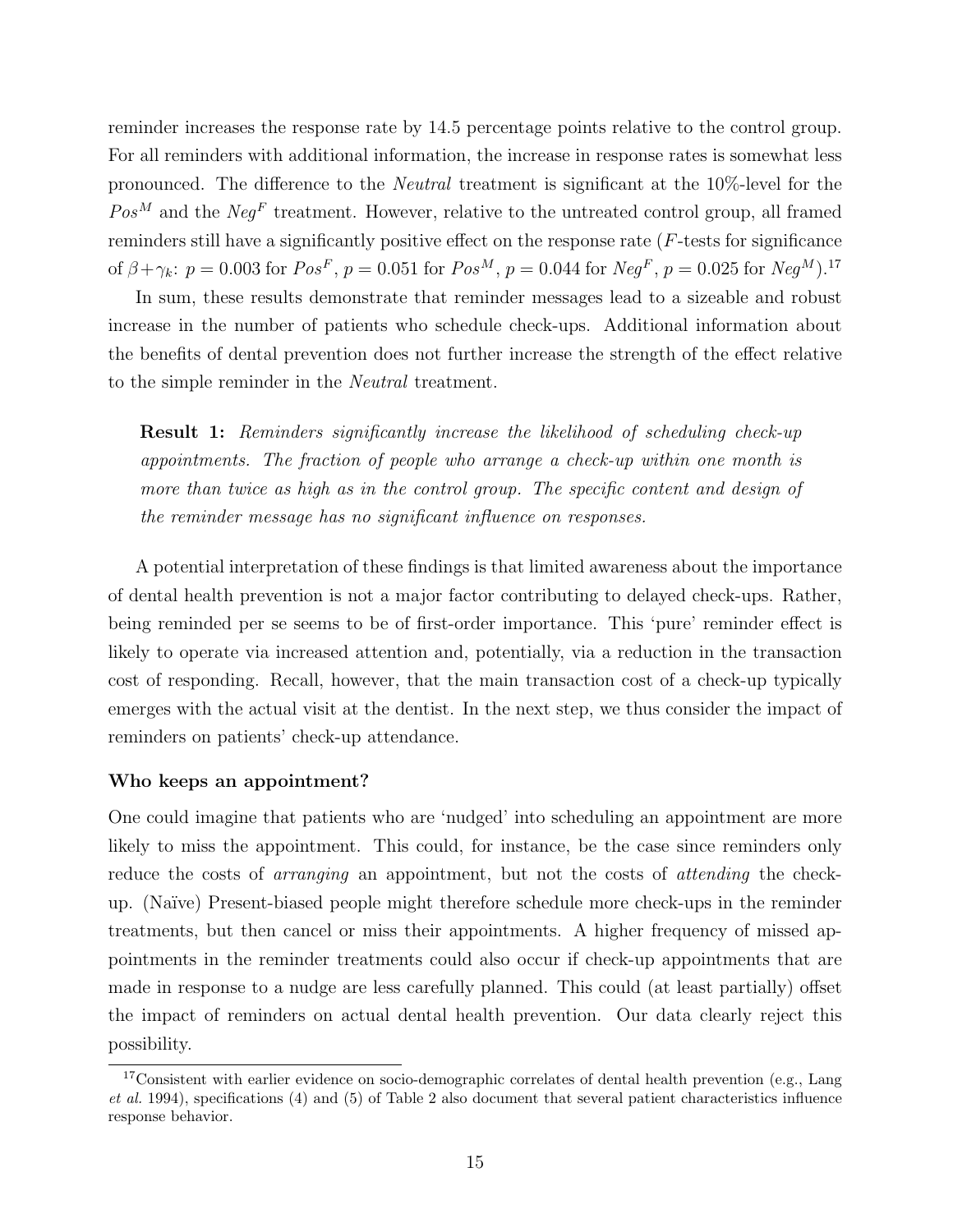Conditional on having made an appointment within a month, 9.7% of the patients in the reminder treatments miss their check-up date. This compares to 17.7% in the control group. While the difference is not statistically significant  $(p = 0.402)$ , the observation indicates that the reminder effect summarized in Result 1 is not diluted by missed appointments. If anything, the impact of reminders is even stronger when we account for missed dates: the overall fraction of patients who contact the dentist within a month *and* actually show up at their check-up is 7.3% for the control and 17.6% for the treated group  $(p < 0.001)$ .<sup>18</sup> The fact that we do not observe an increase in missed appointments for the treatment group suggests that reminders do not predominantly operate via the reduction in transaction costs for (naïve) present-biased individuals.

**Result 2:** *The frequency of actual check-ups in the reminder treatments is significantly higher than in the control group.*

#### **4.2 Does one reminder 'fit all' ?**

We now turn to the question whether particular types of reminders have stronger or weaker effects for specific subgroups. From a policy perspective, this analysis is interesting as it provides insights into whether targeting different groups of patients with type-specific reminders can increase their overall impact. To address this question, we estimate equation (1) for different subgroups of patients. We split our sample according to several important background characteristics: patients' gender, the type of health insurance, whether patients attended regular check-ups in the previous year, and whether they were exposed to a painful dental treatment in the past. In addition, we provide estimations for patients who are above and below median age, and for people living in neighborhoods with above- vs. below-median rental prices. Results are reported in Table 3.

The estimates reinforce our previous findings on the effectiveness of the neutral reminder. For almost all subgroups, this reminder triggers the highest response rate. Moreover, there is not a single subsample for which any of the reminders with additional information significantly increases response rates relative to the *Neutral* treatment. In fact, some of the framed reminders perform significantly worse than the neutral reminder in several subgroups. Among male patients, for instance, the negative male framing completely erodes the reminder effect, bringing down the response rate to the level of the untreated control group (see Column 2a). For patients with a painful dental treatment in the past, the neutral reminder has a very

<sup>&</sup>lt;sup>18</sup>If we replace the dependent variable in Table 2 by an indicator for actual check-ups, we get nearly identical estimates. The results are available from the authors.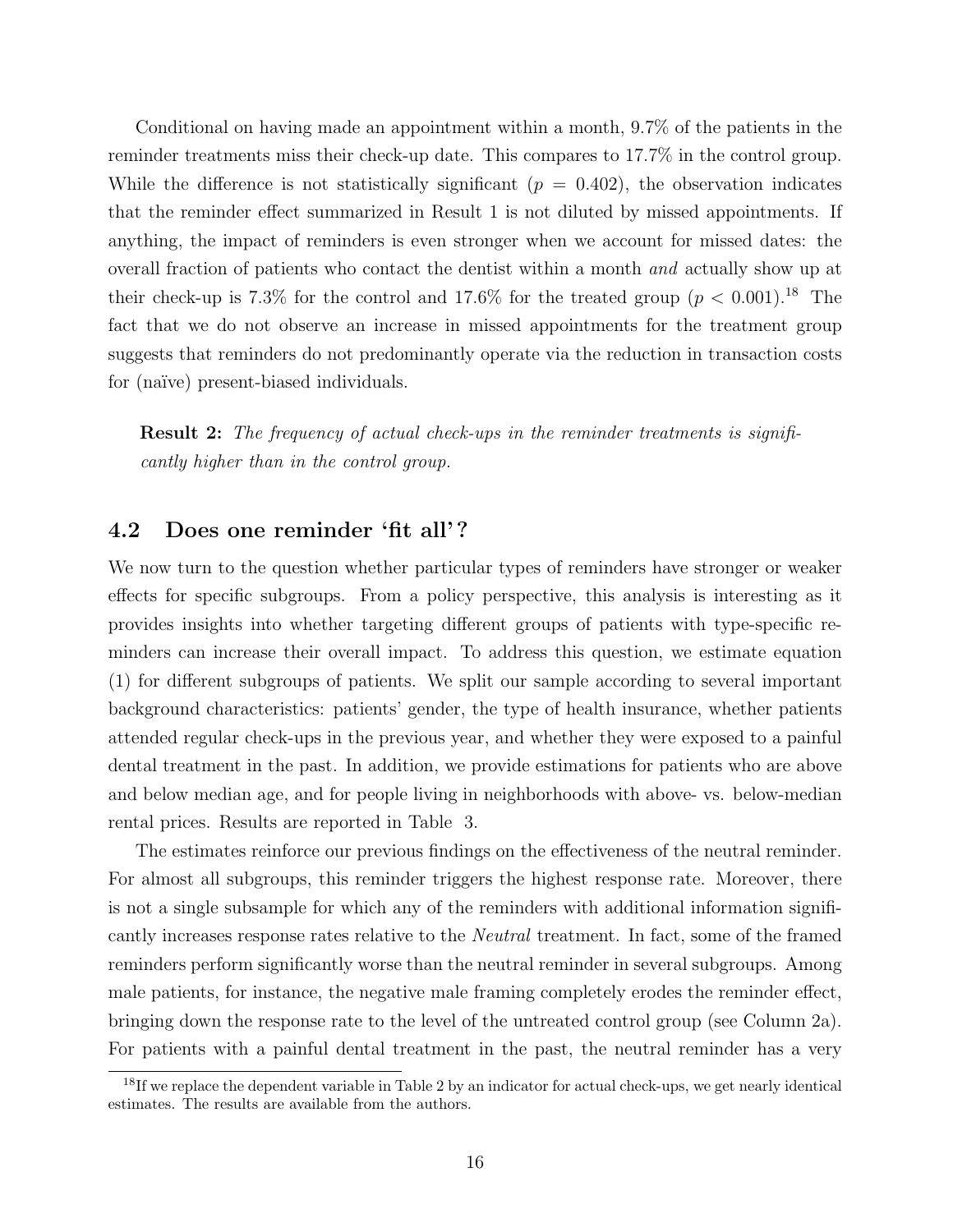strong positive impact, whereas all other reminders yield no significant increase in responses relative to the control group (Column 8a). While an explanation for these patterns is beyond the scope of this paper, we can draw a clear-cut conclusion: the neutral reminder works best in that it is never dominated by any reminder with additional information.

| <i>Dependent variable:</i> Response within 30 days |                   |            |            |            |           |          |            |
|----------------------------------------------------|-------------------|------------|------------|------------|-----------|----------|------------|
| Panel A                                            |                   |            |            |            |           |          |            |
|                                                    | $\left( 1\right)$ | (2a)       | (2b)       | (3a)       | (3b)      | (4a)     | (4b)       |
|                                                    | Full              | Male       | Female     | Younger    | Older     | Priv.HI  | Publ.HI    |
| Reminder                                           | $0.129***$        | $0.138**$  | $0.129***$ | $0.144***$ | $0.122**$ | $-0.017$ | $0.165***$ |
|                                                    | [0.038]           | [0.058]    | [0.049]    | [0.047]    | [0.059]   | [0.093]  | [0.040]    |
| $\text{Rem} \times \text{Pos}^F$                   | $-0.017$          | $-0.034$   | $-0.014$   | $-0.089*$  | 0.017     | $-0.003$ | $-0.014$   |
|                                                    | [0.042]           | [0.064]    | [0.054]    | [0.051]    | [0.062]   | [0.091]  | [0.048]    |
| $\text{Rem} \times \text{Pos}^M$                   | $-0.059$          | $-0.084$   | $-0.046$   | $-0.038$   | $-0.089$  | 0.002    | $-0.068$   |
|                                                    | [0.041]           | [0.063]    | [0.053]    | [0.056]    | [0.060]   | [0.091]  | [0.046]    |
| $\text{Rem} \times \text{Neg}^F$                   | $-0.051$          | $-0.051$   | $-0.058$   | $-0.034$   | $-0.072$  | $-0.044$ | $-0.048$   |
|                                                    | [0.040]           | [0.064]    | [0.051]    | [0.055]    | [0.058]   | [0.095]  | [0.045]    |
| Rem $\times$ Neg <sup>M</sup>                      | $-0.054$          | $-0.130**$ | $-0.018$   | $-0.070$   | $-0.037$  | 0.016    | $-0.068$   |
|                                                    | [0.042]           | [0.060]    | [0.053]    | [0.055]    | [0.062]   | [0.092]  | [0.045]    |
| N                                                  | 1,227             | 506        | 721        | 613        | 614       | 228      | 999        |

|                                  |            |            | Panel B  |            |            |             |           |
|----------------------------------|------------|------------|----------|------------|------------|-------------|-----------|
|                                  | (5)        | (6a)       | (6b)     | (7a)       | (7b)       | (8a)        | (8b)      |
|                                  | Full       | High Rent  | Low Rent | Regular    | Non-Reg.   | Pain        | No-Pain   |
| Reminder                         | $0.145***$ | $0.236***$ | 0.034    | $0.177***$ | $0.126***$ | $0.264***$  | $0.115**$ |
|                                  | [0.040]    | [0.057]    | [0.057]  | [0.066]    | [0.048]    | [0.087]     | [0.046]   |
| $\text{Rem} \times \text{Pos}^F$ | $-0.031$   | $-0.070$   | 0.031    | $-0.013$   | $-0.067$   | $-0.231**$  | 0.017     |
|                                  | [0.044]    | [0.065]    | [0.057]  | [0.072]    | [0.052]    | [0.102]     | [0.049]   |
| $\text{Rem} \times \text{Pos}^M$ | $-0.074*$  | $-0.115*$  | $-0.019$ | $-0.072$   | $-0.102**$ | $-0.146$    | $-0.059$  |
|                                  | [0.042]    | [0.061]    | [0.055]  | [0.075]    | [0.048]    | [0.101]     | [0.047]   |
| $\text{Rem} \times \text{Neg}^F$ | $-0.072*$  | $-0.082$   | $-0.037$ | $-0.068$   | $-0.077$   | $-0.237**$  | $-0.047$  |
|                                  | [0.043]    | [0.064]    | [0.056]  | [0.072]    | [0.050]    | [0.102]     | [0.049]   |
| $\text{Rem} \times \text{Neg}^M$ | $-0.064$   | $-0.077$   | $-0.003$ | $-0.024$   | $-0.117**$ | $-0.253***$ | $-0.018$  |
|                                  | [0.045]    | [0.070]    | [0.056]  | [0.075]    | [0.050]    | [0.094]     | [0.052]   |
| N                                | 1,095      | 577        | 518      | 502        | 593        | 246         | 849       |

Table 3: *Response within 30 days for different subsamples*

*Notes:* Estimation (1) and (5) replicate specification (4) and (5) from Table 2. The estimates in panel A [B] include a full set of wave dummies and the restricted [full] set of controls, as reported in Column (4) [(5)] of Table 2. Specifications (3a–b) and (6a–b) split the sample according to the median age and rental price, respectively. Estimated coefficients for control variables and the constant are suppressed. Robust standard errors, clustered at the household-level, are reported in brackets. \*\*\*, \*\* and \* indicates significance at a 1%-, 5%-, and 10%-level, respectively.

The estimates in Table 3 further reveal two groups of patients who do not react to reminders. Among patients covered by private health insurance (Column 4a) and patients living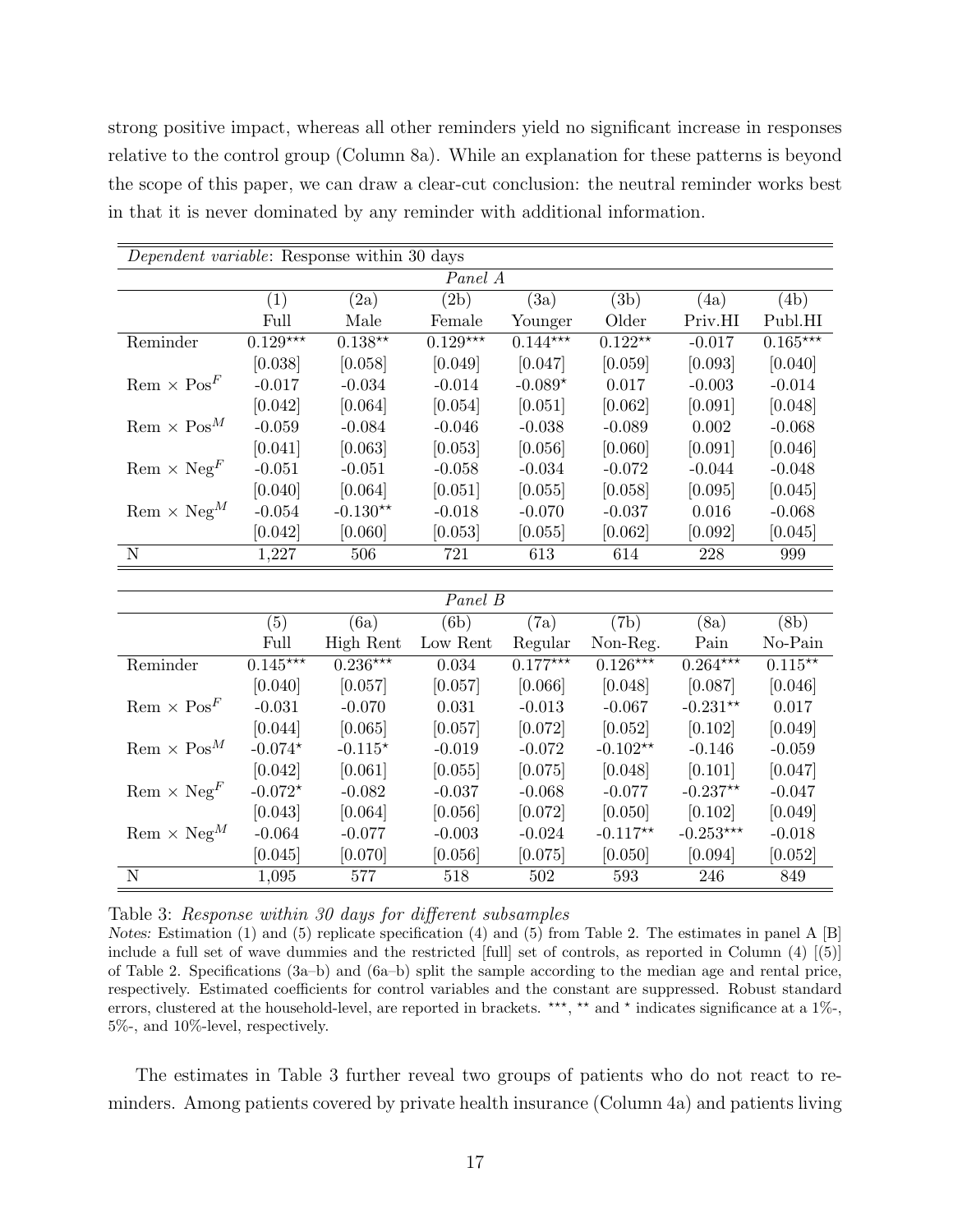in low-rent neighborhoods (Column 6b), none of the reminders induces a significant increase in check-ups. The absence of a reminder effect for privately insured patients might be attributable to the differences in insurance conditions (e.g., the higher costs to regularly attend check-ups, see Fn. 2), which in turn could lead to more deliberate planning of check-up frequencies. For people from low-rent neighborhoods (Column 6b), neither the neutral reminder nor providing information about the potential benefits from check-ups significantly increases response rates. Follow-up research indicates, however, that providing additional economic incentives can help to encourage prevention in this group (see Altmann *et al.* 2012). We summarize our findings in

**Result 3:** *The neutral nudge works best, in the sense that there is no group of patients for which a framed reminder increases responses significantly relative to the neutral reminder. There is a positive reminder effect in all subgroups, except for patients with private health insurance and patients living in cheaper neighborhoods.*

Our analysis of patient subgroups corroborates the positive impact of the simple, neutral reminder message. For a wide range of the patient population, the neutral reminder leads to a strong and significant increase in check-up arrangements. In fact, our results suggest that a neutral and uniform reminder might be preferable to targeting specific groups with different reminder nudges. This point is further reinforced if one accounts for higher costs of implementing group-specific nudges.

## **4.3 The long-run impact of reminders**

So far, we have focused on the short-run response to our treatments. In what follows, we study whether the observed effects are driven by patients scheduling their check-ups just somewhat earlier than intended or whether there is indeed a persistent, positive reminder effect. Stated differently, we examine whether reminders activate patients that would otherwise not have scheduled check-up appointments.

To approach this question, we consider patients' responses up to 100 days after our treatment intervention.<sup>19</sup> Figure 3 depicts the cumulative frequency of responses over time for patients in the reminder treatments (black line) and the control treatment (grey line). Already a few days after receiving a reminder, the response rate is strictly higher in the reminder treatments. Over time, the gap between the two groups slightly declines. However, the treatment effect never vanishes. Patients in the reminder conditions exhibit a persistently higher

<sup>&</sup>lt;sup>19</sup>Analyzing response rates for a longer time period is problematic, since high-risk patients will already receive their next reminders.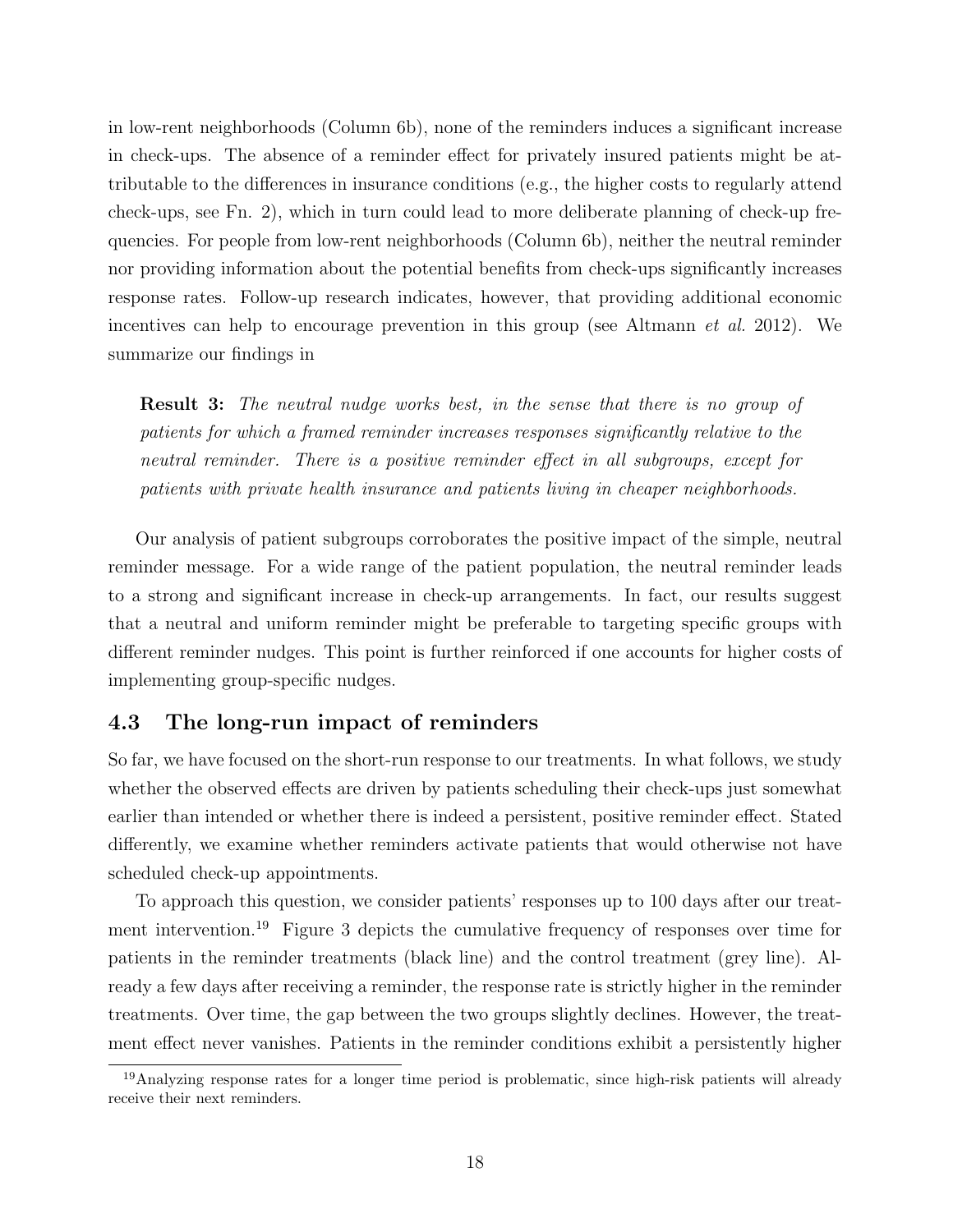

Figure 3: *Cumulated response of patients in the reminder treatments (black line) and the control treatment (grey line) over time.*

frequency of making check-up appointments. For days 51–100, the treatment difference is nearly constant at roughly 8 percentage points. This is also confirmed when we estimate equation (1) with a dummy indicating the response within 100-days as dependent variable.

To provide a parametric analysis of the incidence and timing of patients' responses in the different treatments, we conduct a duration analysis. Table 4 reports estimated hazard ratios based on Cox proportional hazard model. Specification (1) shows that patients who received a reminder exhibit on average a 40% higher hazard rate than the control group. Specification (2) estimates separate effects for the different reminder treatments. In line with the results for the short-run response, the results document that the neutral reminder has the strongest impact. The estimated hazard ratio for *Neutral* is roughly 1.5 relative to the control group. A similar effect is found for the *Pos<sup>F</sup>* treatment. For the other treatments, the coefficients imply that the chance of contacting the dentist (conditional on not having done so before) is increased by a factor of 1.2–1.4 relative to the control treatment. Except for one treatment (*Pos<sup>M</sup>*), these effects are significant at the 5% and 10% level. When we include wave dummies and further control variables (specifications 3–5), the underlying standard errors slightly increase but the estimated hazard rations remain almost unchanged.

We also replicated the different steps of analysis using an indicator for the actual showup at the check-up. As in the short-run analysis, the frequency of missed appointments is relatively small (10.12% on average). Missed appointments occur again more frequently in the *No-Reminder* condition than in the reminder treatments (14.00% versus 9.58%). Thus, we obtain qualitatively similar results for the impact of reminders on the rate of actual check-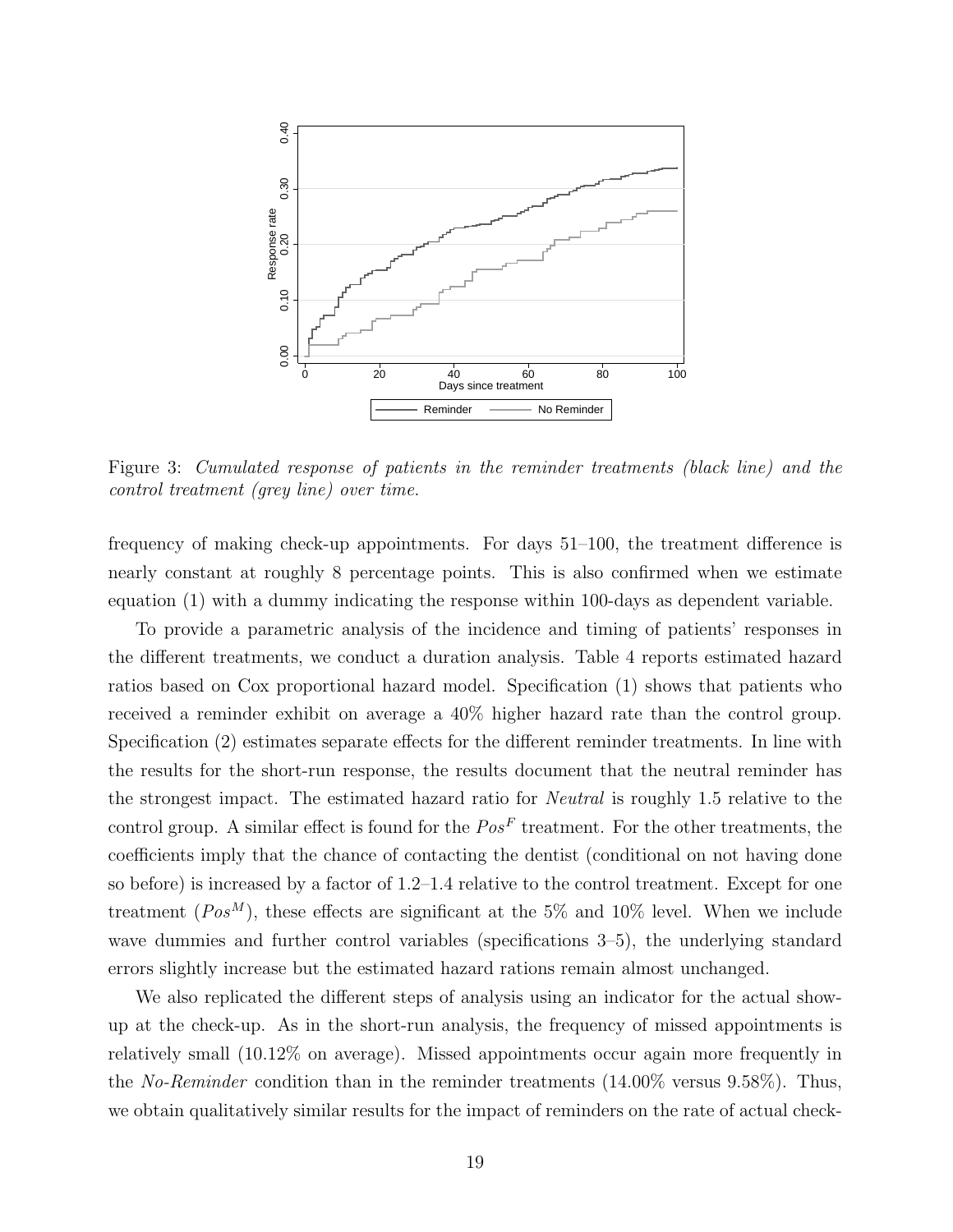| <i>Dependent variable:</i> Response duration |                  |                   |           |           |            |
|----------------------------------------------|------------------|-------------------|-----------|-----------|------------|
|                                              | $\left(1\right)$ | $\left( 2\right)$ | (3)       | (4)       | (5)        |
| Reminder                                     | $1.418**$        |                   |           |           |            |
|                                              | (0.019)          |                   |           |           |            |
| Neutral                                      |                  | $1.581**$         | $1.506**$ | $1.488**$ | $1.542**$  |
|                                              |                  | (0.014)           | (0.031)   | (0.032)   | (0.027)    |
| Pos <sup>F</sup>                             |                  | $1.563**$         | $1.479**$ | $1.401*$  | $1.486**$  |
|                                              |                  | (0.014)           | (0.035)   | (0.068)   | (0.041)    |
| $Pos^M$                                      |                  | 1.161             | 1.111     | 1.116     | 1.135      |
|                                              |                  | (0.449)           | (0.597)   | (0.577)   | (0.537)    |
| $Neg^F$                                      |                  | $1.428**$         | $1.365*$  | $1.351*$  | 1.360      |
|                                              |                  | (0.048)           | (0.092)   | (0.098)   | (0.105)    |
| $Neg^M$                                      |                  | $1.371*$          | 1.315     | 1.261     | 1.269      |
|                                              |                  | (0.086)           | (0.141)   | (0.208)   | (0.208)    |
| Wave dummies                                 | no               | no                | yes       | yes       | yes        |
| Controls                                     | no               | no                | no        | $yes^i$   | $yes^{ii}$ |
| N                                            | 1,227            | 1,227             | 1,227     | 1,227     | 1,095      |

Table 4: *Duration analysis (Cox proportional hazard model)*

*Notes:* The table reports hazard ratios from estimations based on Cox proportional hazards model. *P*-values based on robust standard errors, clustered at the household-level, are reported in parentheses. Specification (4) and (5) include the (i) restricted and (ii) the full set of control variables, respectively.  $***$ ,  $**$  and  $*$ indicates significance at a 1%-, 5%-, and 10%-level, respectively.

ups: in the treated group, the frequency of actual check-ups is 8 percentage points higher than in the control group (30.53% versus 22.39%).

**Result 4:** *The reminder effect is persistent. In response to the reminders, check-up appointments increase by 8 percentage points after 100 days. The neutral reminder continues to have the strongest impact, increasing the conditional likelihood to call the dentist by 50% relative to the control group.*

The analysis of patients' long-run behavior demonstrates that the reminder effect is long lasting. While the absolute treatment effect is somewhat smaller than in the short run, the effect is still sizable and statistically significant. Our findings indicate that reminders – and in particular the neutral reminder message – bring significantly more patients to check-ups who would otherwise not have made an appointment (or would have delayed their next check-up for a long time).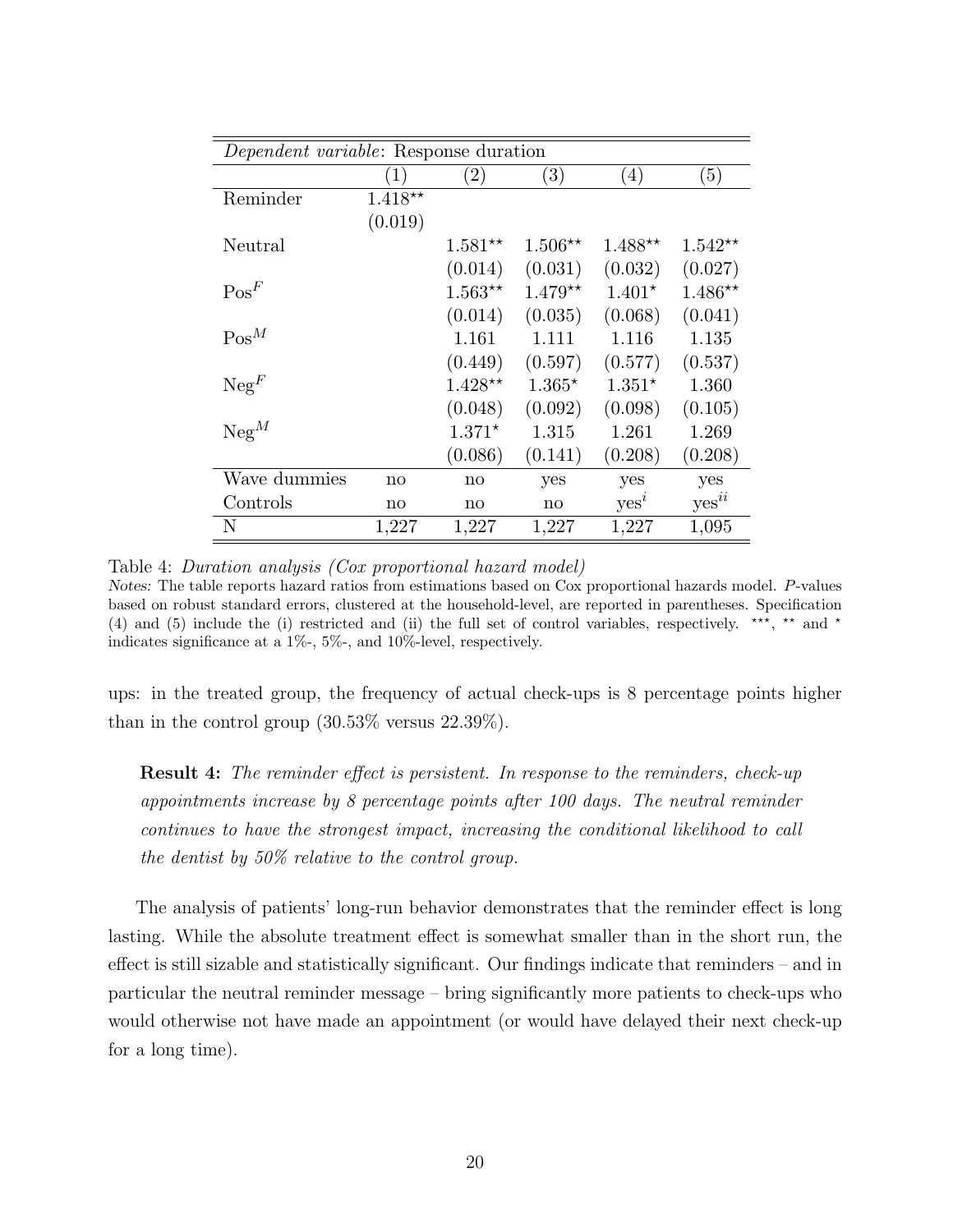### **4.4 Being 'nudged' more than once**

Over the course of our experiment, several patients were treated twice. For these patients, random treatment assignment generates different sequences of treatments. This allows us to study whether the reminder effects depend on a patient's past exposure to the nudge. Among the group of patients who are up for a check-up at two points in time during our experiment, at T1 and at T2, we compare the following four treatment sequences: (1) Patients that neither received a reminder in T1 nor in T2 (i.e., patients that are in the control group twice), (2) patients that received a reminder in T1 and in T2 ( $Rem_{T1} \times Rem_{T2}$ ), (3) patients that were untreated in T1, but were reminded in T2 ( $NoRem_{T1} \times Rem_{T2}$ ), and finally (4) patients that received a reminder in T1, but not in T2 ( $Rem_{T1} \times NoRem_{T2}$ ).

To analyze whether these different sequences generate differential response patterns after the *second* treatment intervention, we estimate the model

$$
Resp_{T2}^{30} = \lambda_0 + \lambda_1 Rem_{T1} \times Rem_{T2} + \lambda_2 NoRem_{T1} \times Rem_{T2} + \lambda_3 Rem_{T1} \times NoRem_{T2} + \nu, (2)
$$

where  $Resp_{T2}^{30}$  is an indicator for a response within 30 days after the second intervention (at T2). The coefficients  $\lambda_1$  and  $\lambda_2$  measure the reminder effects at T2 relative to the group which remains untreated twice, for patients who did  $(\lambda_1)$  or did not  $(\lambda_2)$  receive a reminder in T1. Comparing these coefficients allows us to assess whether reminders have a stronger effect when they are applied twice (which would imply  $\lambda_1 > \lambda_2$ ) or whether repeatedly nudging people has a weaker impact  $(\lambda_1 < \lambda_2)$ . By comparing  $\lambda_1$  and  $\lambda_2$ , we can therefore assess wether reminders work mostly through a 'surprise' or a 'habituation' effect, or whether the effect of reminders is not affected by a patient's history of receiving reminders.

The coefficient  $\lambda_3$  captures the behavior in the group that does not receive a reminder in T2, after having received a reminder in T1. An estimate of  $\lambda_3 < 0$  would indicate that 'taking away' the reminder has detrimental effects, in the sense that patients' response rate falls below the one of the reference group who was neither reminded in T1 nor in T2. This could be the case, for instance, if people get used to being nudged and rely too heavily on receiving the next nudge. We thus explicitly address the concern that nudges can not easily be taken away and therefore might provide a slippery slope towards more heavy-handed interventions – a point that has been raised by critics of libertarian paternalism (e.g., Rizzo and Whitman 2009).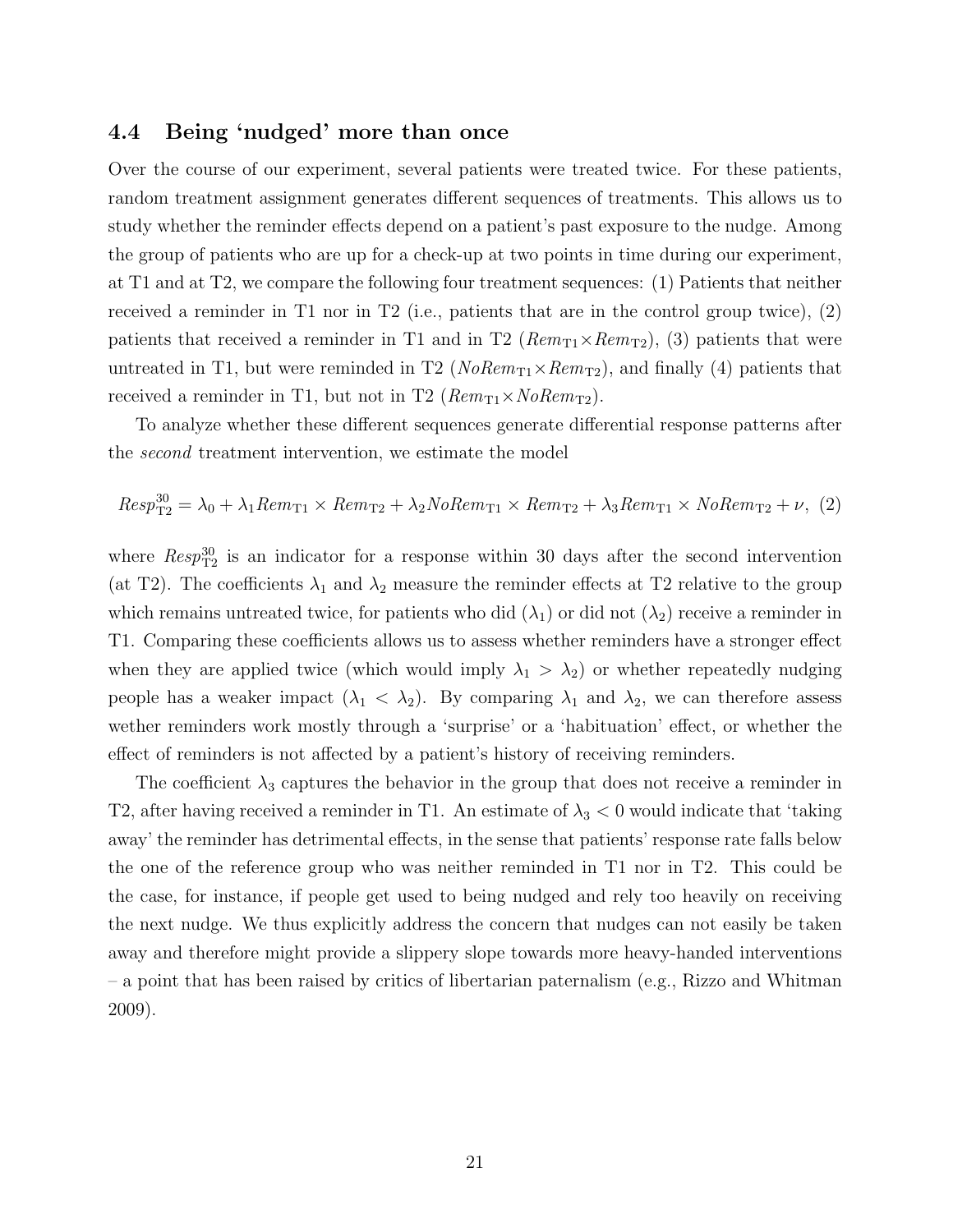| Dependent variable: 30 day-response at second treatment $(T2)$ |                        |                   |                   |                  |
|----------------------------------------------------------------|------------------------|-------------------|-------------------|------------------|
|                                                                | $\left(1\right)$       | $\left( 2\right)$ | $\left( 3\right)$ | $\left(4\right)$ |
| $\text{Rem}_{T1} \times \text{Rem}_{T2} (\lambda_1)$           | $0.159***$             | $0.144***$        | $0.182***$        | $0.227**$        |
|                                                                | [0.043]                | [0.041]           | [0.054]           | [0.097]          |
| $NoRem_{T1} \times Rem_{T2} (\lambda_2)$                       | $0.208**$              | $0.198**$         | $0.229***$        | $0.276**$        |
|                                                                | [0.081]                | [0.083]           | [0.087]           | [0.127]          |
| $\text{Rem}_{T1} \times \text{NoRem}_{T2} (\lambda_3)$         | 0.026                  | 0.007             | 0.049             | 0.082            |
|                                                                | [0.048]                | [0.046]           | [0.059]           | [0.099]          |
| Responser <sub>1</sub>                                         |                        | $0.127**$         | $0.129**$         | 0.014            |
|                                                                |                        | [0.059]           | [0.058]           | [0.062]          |
| Constant                                                       | $-0.017$               | $-0.019$          | $-0.197$          | $-0.680***$      |
|                                                                | [0.141]                | [0.124]           | [0.142]           | [0.165]          |
| Wave dummies                                                   | yes                    | yes               | yes               | yes              |
| Controls                                                       | $\mathbf{n}\mathbf{o}$ | no                | $yes^i$           | $yes^{ii}$       |
| N                                                              | 392                    | 392               | 392               | 375              |

#### Table 5: *The effect of repeated treatment.*

*Notes:* All specifications are estimated with a linear probability model and include a full set of wave dummies. The dependent variable is an indicator for a response within 30 days after the second treatment. The sample is composed of patients that experienced a sequence of two treatments. Specification (3) and (4) include the (i) restricted and (ii) the full set of control variables, respectively. Robust standard errors, clustered at the household-level, are in parentheses. \*\*\*, \*\* and \* indicates significance at a 1%-, 5%-, and 10%-level, respectively.

The results from estimating equation (2) are reported in Table  $5.^{20}$ . The estimates document again highly significant reminder effects. Column (1) shows that the reminders have a slightly weaker effect when applied repeatedly. Relative to the group that is untreated in both T1 and T2, reminders increase the response by 16 percentage points for those who are treated for the second time, while the increase is 21 percentage points for the group who receives their first reminder in T2. While this difference is not statistically significant  $(p = 0.573)$ , the direction of the effect indicates that the importance of habituation seems limited – the impact of receiving a second nudge in a row is slightly weaker than the impact of a first nudge after an untreated period.

The positive but insignificant coefficient for  $\lambda_3$  reinforces this impression. It indicates that taking away reminders does *not* lead to a drop in the likelihood of making a check-up, relative to the group of people who had not been exposed to reminders in T1. Rather, patients who do not receive a reminder in T2 have virtually identical response rates, irrespective of whether they had or had not received a nudge in T1. On the one hand, this observation suggests that the increase in check-ups triggered by the reminders does not come at the potential cost of

<sup>&</sup>lt;sup>20</sup>Note that it would be misleading to directly compare the point estimates with those from Table 2, as the results from Table 5 are based on a subset of the full sample.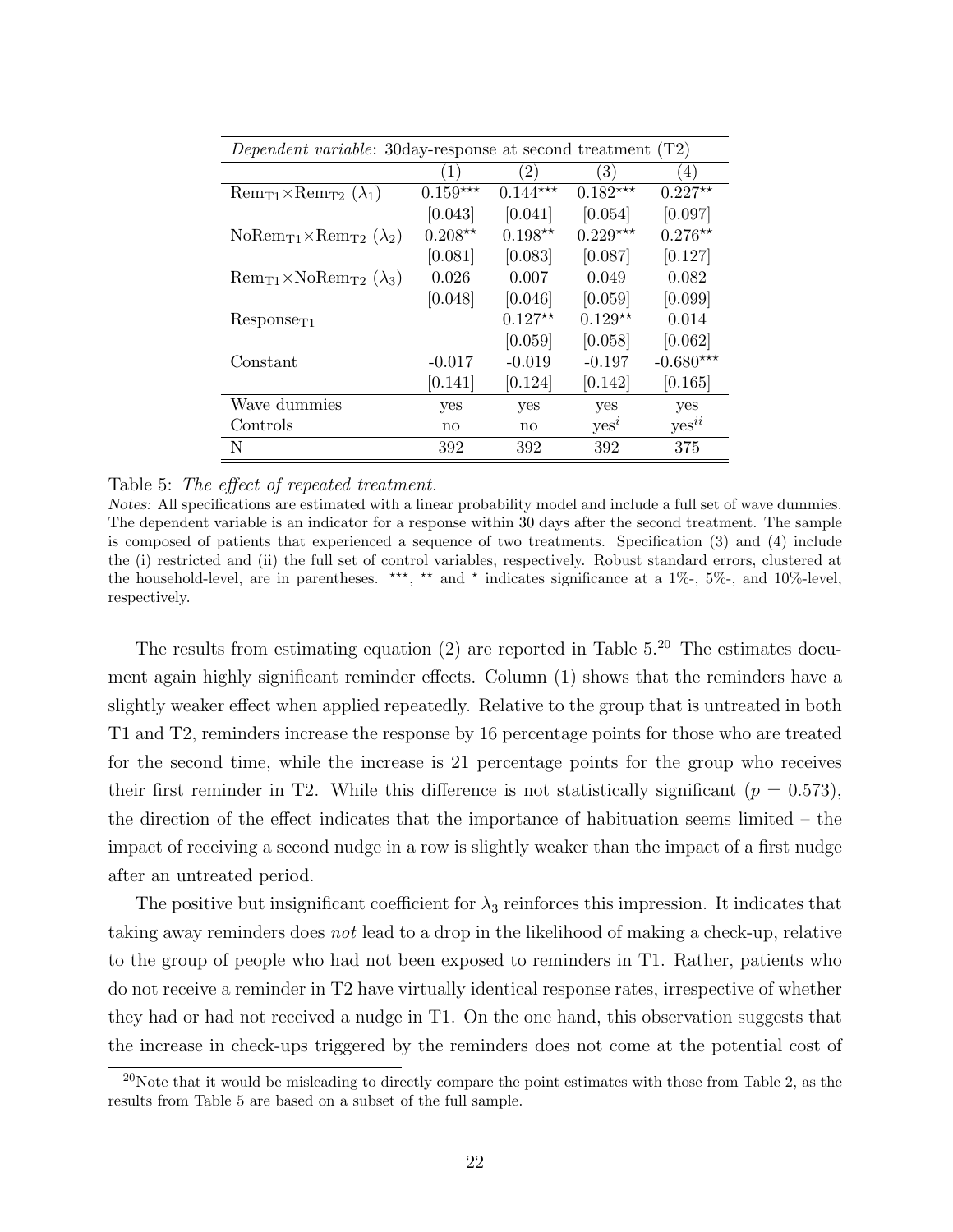a decline in active patient responses, once the nudge is taken away. On the other hand, the insignificant coefficient also indicates that having received a reminder in T1 does not increase the likelihood of calling the dentist once a subsequent check-up is due in T2.

One might be concerned that the estimates are influenced by whether or not a patient made a check-up in T1 – which is clearly affected by the treatment in T1. To account for this concern, Column (2) includes an indicator for patients' behavior in T1 ( $\text{Response}_{T1}$ ). The point estimate for  $Response_{T1}$ , however, should be treated with caution, as the dummy is likely correlated with the error term in equation (2). The coefficients for  $\lambda_1$ ,  $\lambda_2$ , and  $\lambda_3$  are hardly affected when we include this new variable. Qualitatively, this also holds when we add further control variables in Columns (3) and (4). The point estimates for  $\lambda_1$  and  $\lambda_2$  increase, but the difference between both coefficients remains insignificant. Similarly, response rates in the treated-untreated sequence are always higher than for patients who are neither treated in T1 nor in T2 ( $\lambda_3 > 0$ ), but the difference is statistically insignificant.

**Result 5:** *Patients who receive the second reminder in a row exhibit similar response rates as patients who receive the first reminder. Taking away a reminder has no detrimental effect on patients' response rates.*

Extending the analysis from above, we also studied whether differences in the sequences of receiving (i) neutral or framed reminders, (ii) positively or negatively framed reminders, and (iii) male or female framings matter for the observed treatment effects. In addition, we tested whether there are 'alternation effects', in the sense that receiving different reminders in repeated treatment sequences strengthens or weakens the reminder effect. Our analysis did neither reveal any further sequence effects nor any evidence on an effect from alternating the nudges.

# **5 Conclusions**

Using random treatment assignment, we analyzed whether reminder nudges influence patients' likelihood of making dental check-ups. Our results document a strong and persistent effect of reminders on patient behavior. The effect of reminders does not come at the cost of a decline in active patient responses, once the nudge is taken away. Our data further indicate that simple nudges seem to work best: including additional information and framing does not increase responses relative to a simple, neutral reminder message. This observation, which corroborates evidence from other decision environments, suggests that limited awareness about the benefits of prevention does not play a major role in our context. Given that the observation seems to generalize to other domains, it also casts some doubt on the effec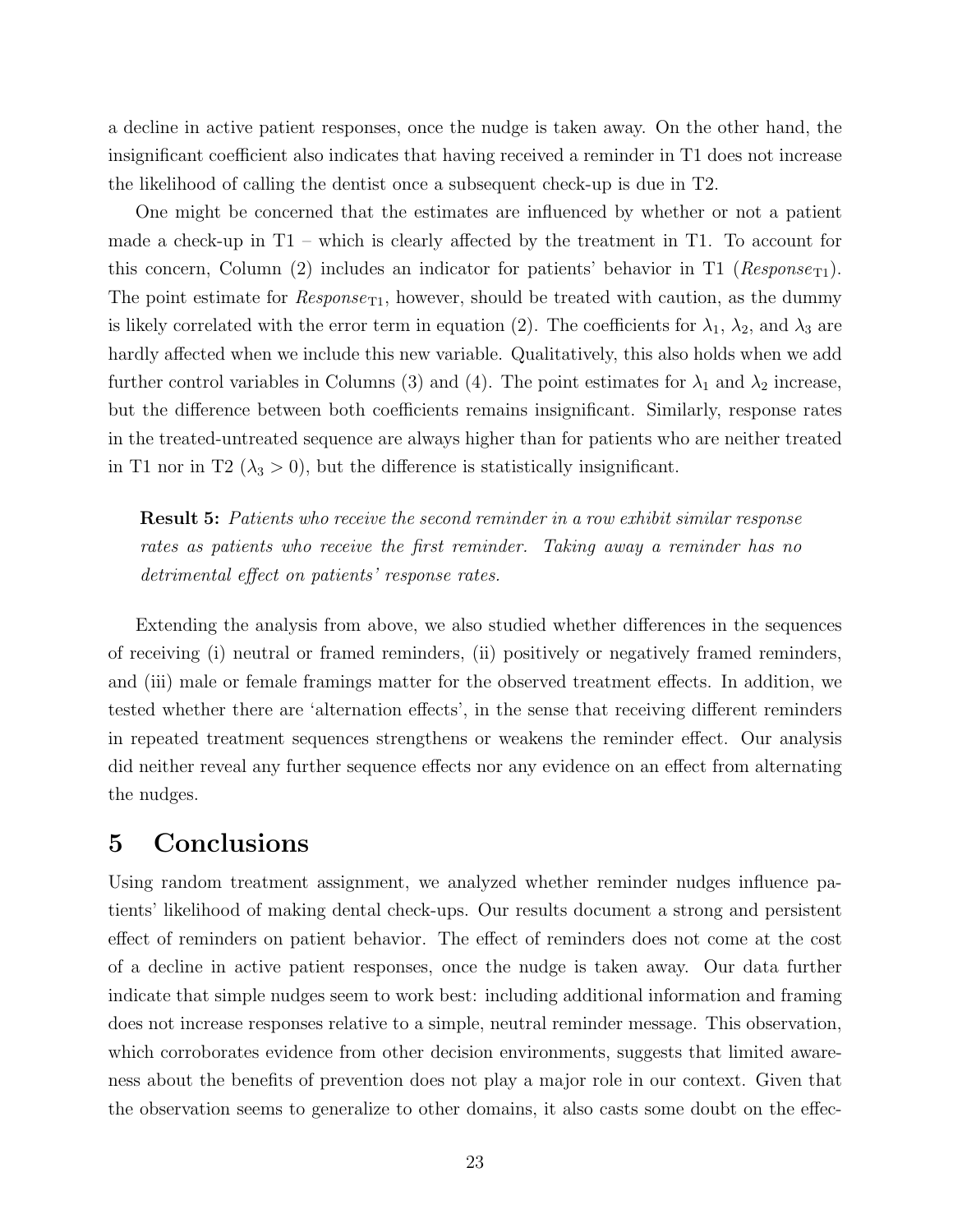tiveness of negatively framed information – such as warning messages on tobacco packages – in the regulation of (un)healthy behaviors.

From a more general policy perspective, our results show that reminders can be used as an unobtrusive, and low-cost instrument for encouraging health prevention. Preventive activities involve cognitive and economic costs in the short run, but yield benefits only in the long run. This makes prevention vulnerable to procrastination due to present-biased preferences or limitations in memory and attention. Since reminders play on both of these biases, our study does not provide a 'mechanism experiment' in the sense of Ludwig *et al.* (2011). While we cannot precisely pin down the channel which renders the reminders successful, some of our results suggest that the effects are not predominantly driven by present biases. A full-fledged structural approach – as suggested in Card *et al.*  $(2011)$  – appears to be a particularly promising avenue for quantifying the relative importance of limited memory and presentbiased preferences in future research.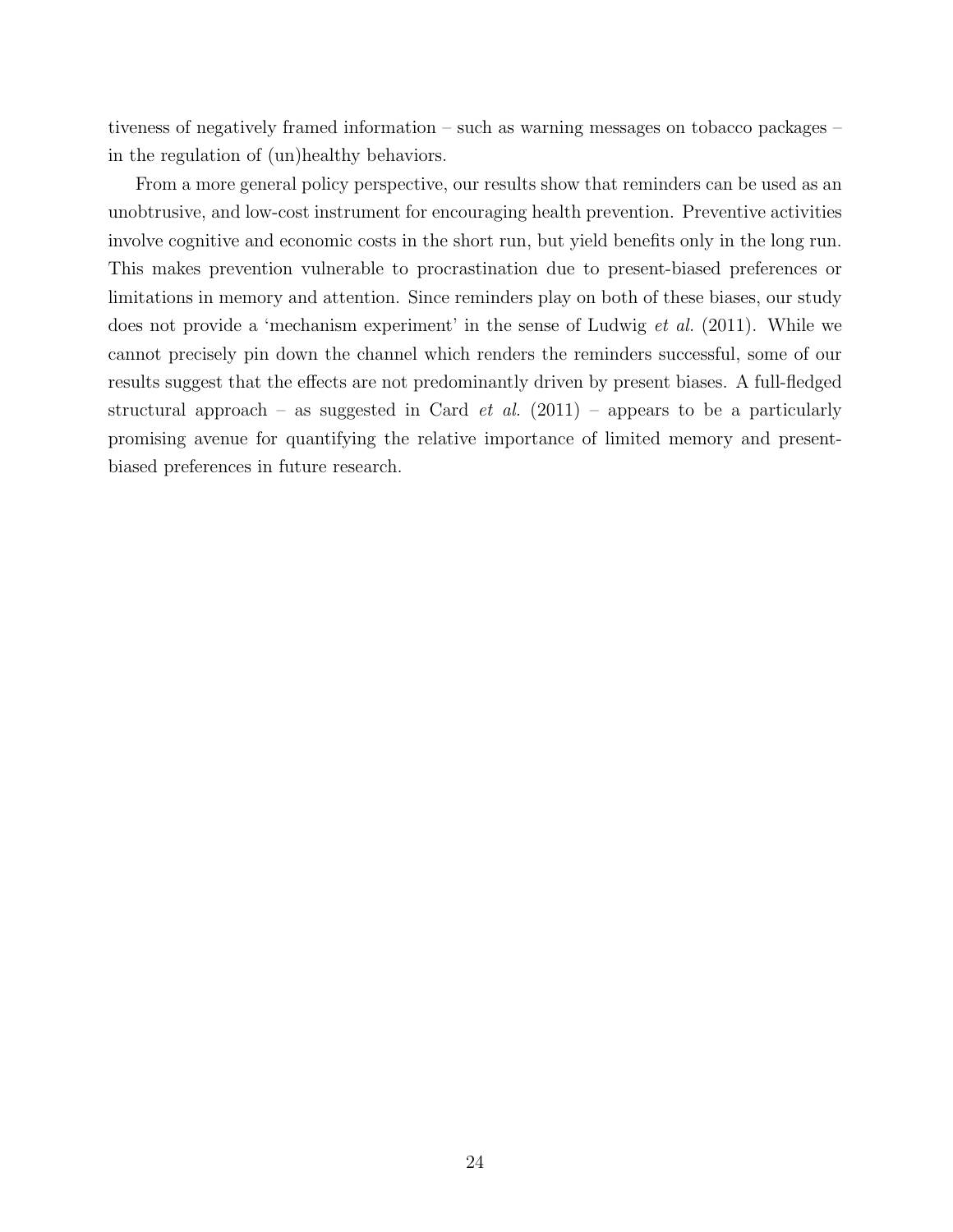# **References**

- ABELER, J. and MARKLEIN, F. (2010). Fungibility, labels, and comsumption, CeDEx Discussion Paper No. 2010-13, University of Nottingham.
- Ai, C. and Norton, E. C. (2003). Interaction terms in logit and probit models. *Economics Letters*, **80** (1), 123–129.
- Altmann, S., Traxler, C. and Weinschenk, P. (2012). Limited memory, deadlines, and incentives: Theory and experimental evidence, Mimeo, Max-Planck-Institute for Research on Collective Goods.
- APESTEGUIA, J., FUNK, P. and IRIBERRI, N. (2012). Promoting rule compliance in dailylife: Evidence from a randomized field experiment in the public libraries of Barcelona, Working Paper, Universitat Pompeu Fabra.
- Behavioural Insights Team (2010). Applying behavioural insight to health. *Discussion Paper, Cabinet Office Behavioural Insights Team*.
- BELOT, M., BHASKAR, V. and VAN DE VEN, J. (2012). Beauty and the sources of discrimination. *Journal of Human Resources, forthcoming*.
- Bertrand, M., Karlan, D., Mullainathan, S., Shafir, E. and Zinman, J. (2010). What's advertising content worth? evidence from a consumer credit marketing field experiment. *Quarterly Journal of Economics*, **125** (1), 263–306.
- Bos, A., HOOGSTRATEN, J. and PRAHL-ANDERSEN, B. (2005). Failed appointments in an othodontic clinic. *American Journal of Orthodontics and Dentofacial Orthopedics*, **127** (3), 355–357.
- CALZOLARI, G. and NARDOTTO, M. (2011). Nudging with information: A randomized field experiment on reminders and feedback. *Working Paper, University of Bologna*.
- CARD, D., DELLAVIGNA, S. and MALMENDIER, U. (2011). The role of theory in field experiments. *Journal of Economic Perspectives*, **25** (3), 39–62.
- Darzi, A., Beales, S., Hallsworth, M., King, D., Macdonnell, M. and Vlaev, I. (2011). The five bad habits of healthcare – how new thinking about behaviour could reduce health spending. *World Economic Forum, Industry Agenda*.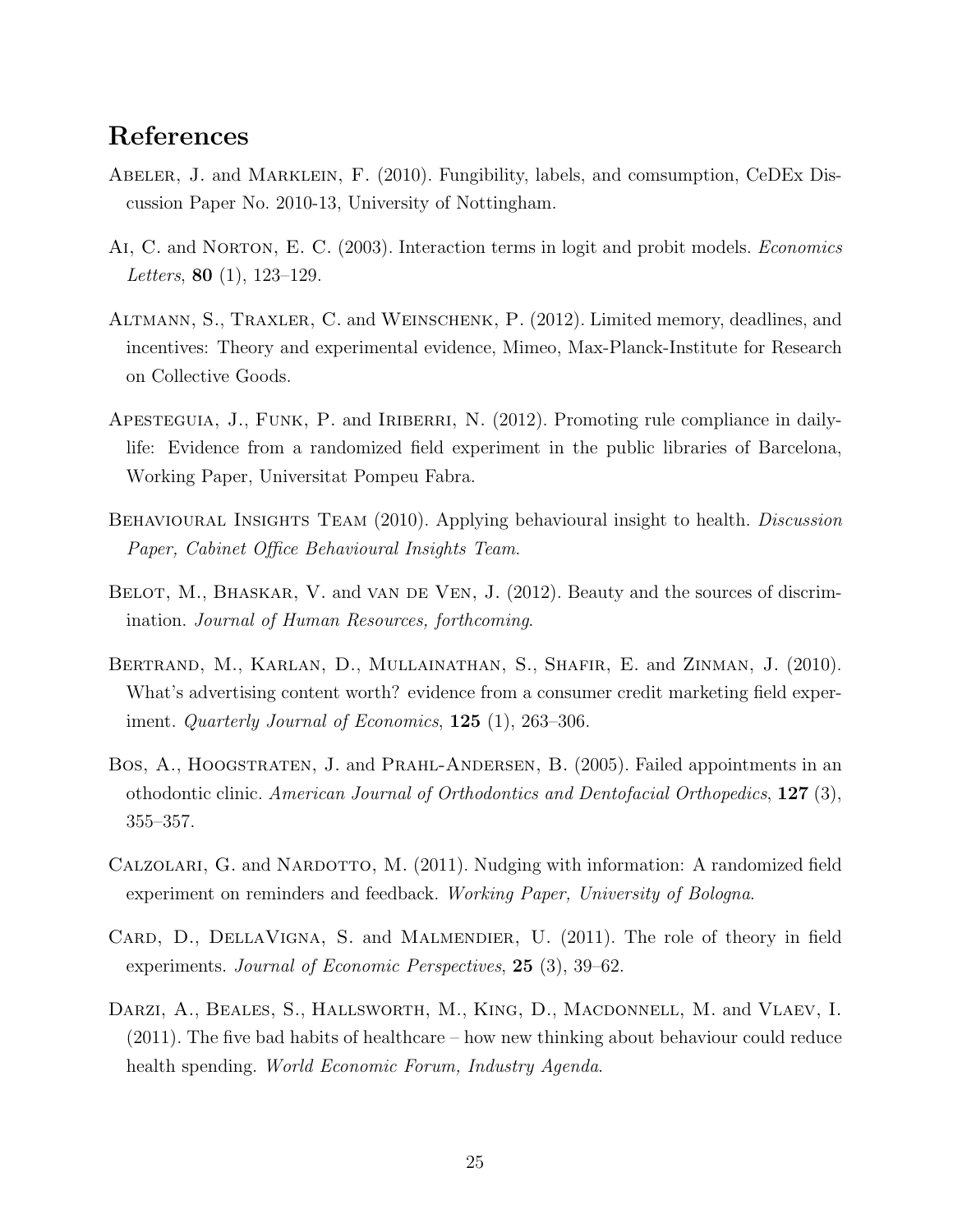- DellaVigna, S. (2009). Psychology and economics: Evidence from the field. *Journal of Economic Literature*, **47**, 315–372.
- and Pollet, J. M. (2009). Investor inattention and friday earnings announcements. *Journal of Finance*, **64**, 709–749.
- FREDERICK, S., LOEWENSTEIN, G. and O'DONOGHUE, T. (2002). Time discounting and time preferences: A critical review. *Journal of Economic Literature*, **40** (2), 351–401.
- GLIED, S. and NEIDELL, M. (2010). The economic value of teeth. *Journal of Human Resources*, **45** (2), 468–496.
- Groves, R., Dillman, D., Eltinge, J. and Little, R. (2002). *Survey Nonresponse*. New York: Wiley.
- Karlan, D., McConnell, M., Mullainathan, S. and Zinman, J. (2011). Getting to the top of mind: How reminders increase saving, Working Paper, Harvard University.
- KAST, F., MEIER, S. and POMERANZ, D. (2012). Under-savers anonymous: Evidence on self-help groups and peer pressure as a savings commitment device, IZA Discussion Paper No. 6311.
- Laibson, D. (1997). Golden eggs and hyperbolic discounting. *Quarterly Journal of Economics*, **112** (2), 443–478.
- LANG, W. P., FARGHALY, M. M. and RONIS, D. L. (1994). The relation of preventive dental behaviors to periodontal health status. *Journal of Clinical Periodontology*, **21**, 194– 198.
- Loewenstein, G., Brennan, T. and Volpp, K. G. (2007). Asymmetric paternalism to improve health behaviors. *Journal of the American Medical Association*, **298** (20), 2415– 2417.
- Ludwig, J., Kling, J. R. and Mullainathan, S. (2011). Mechanism experiments and policy evaluations. *Journal of Economic Perspectives*, **25** (3), 17–38.
- MADRIAN, B. C. and SHEA, D. F.  $(2001)$ . The power of suggestion: Inertia in  $401(k)$ participation and savings behavior. *Quarterly Journal of Economics*, **116**, 1149–1187.
- METTES, D. (2005). Insufficient evidence to support or refute the need for 6-monthly dental check-ups. *Evidence-Based Dentistry*, **6**, 62–63.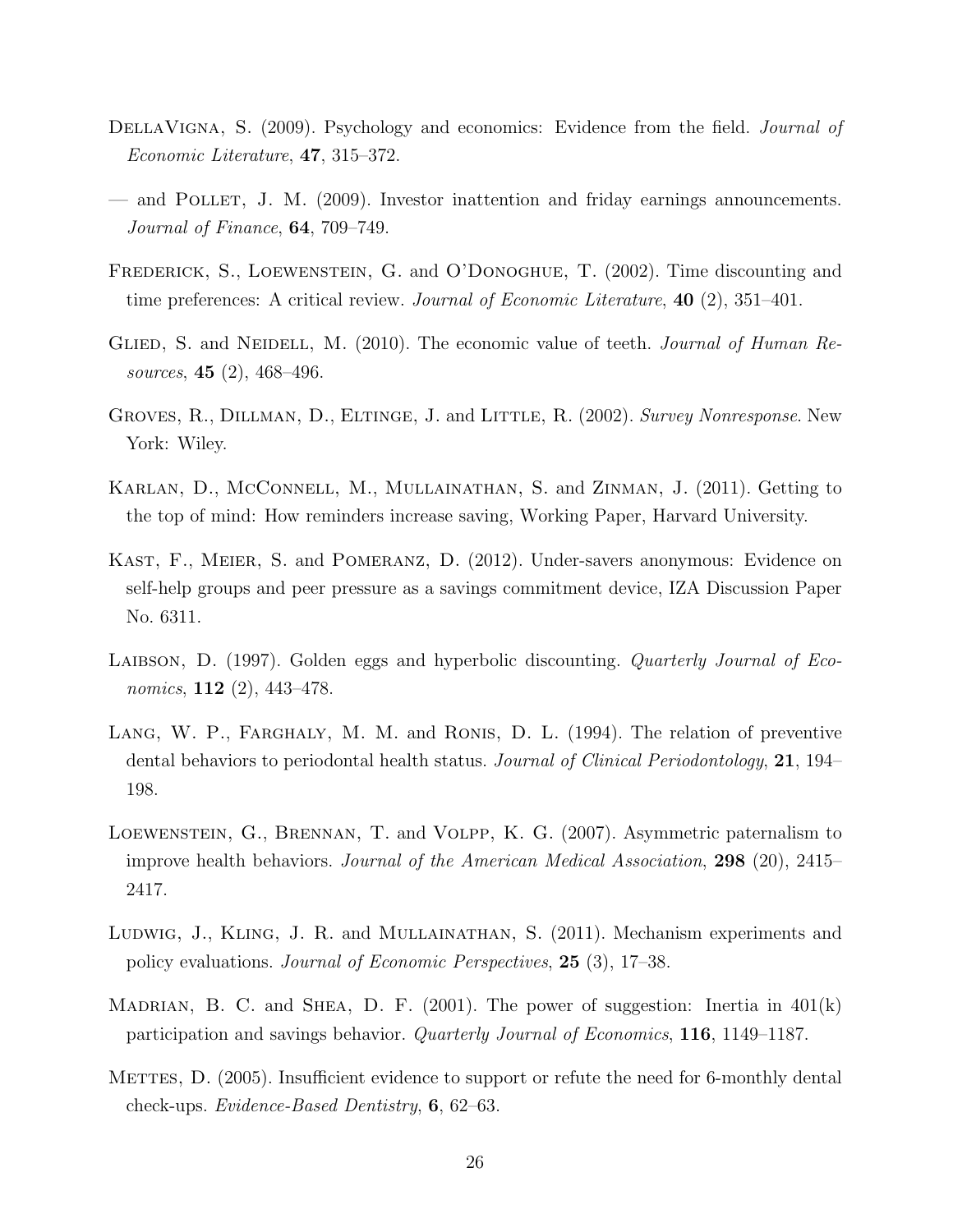- Miguel, E. and Kremer, M. (2004). Worms: Identifying impacts on education and health in the presence of treatment externalities. *Econometrica*, **72** (1), 159–217.
- Milkman, K., Beshears, J., Choi, J., Laibson, D. and Madrian, B. (2011). Using implementation intentions prompts to enhance influenza vaccination rates. *PNAS*, **108** (26), 10415–10420.
- $\ldots$ ,  $\ldots$ ,  $\ldots$  and  $\ldots$  (2012). Following through on good intentions: The power of planning prompts, NBER Working Paper No. 17995.
- Mocan, N. and Tekin, E. (2010). Ugly criminals. *Review of Economics and Statistics*, **92** (1), 15–30.
- National Institute for Health and Clinical Excellence (2004). Dental recall recall interval between routine dental examinations. *Clinical Guidelines*, **CG19**.
- Rabin, M. (1999). Psychology and economics. *Journal of Economic Literature*, **36**, 11–46.
- Reekie, D. and Devlin, H. (1998). Preventing failed appointments in general dental practice: A comparison of reminder methods. *British Dental Journal*, **185**, 472–474.
- Rizzo, M. J. and Whitman, D. G. (2009). Little brother is watching you: New paternalism on the slippery slopes. *Arizona Law Review*, **51**, 685–739.
- ROTHMAN, A. J., MARTINO, S. C., BEDELL, B. T., DETWEILER, J. B. and SALOVEY, P. (1999). The systematic influence of gain- and loss-framed messages on interest in and use of different types of health behavior. *Personality and Social Psychology Bulletin*, **25**, 1355–1369.
- Thaler, R. and Sunstein, C. (2008). *Nudge Improving Decisions About Health, Wealth, and Happiness*. New Haven, CT: Yale University Press.
- Tversky, A. and Kahneman, D. (1981). The framing of decisions and the psychology of choice. *Science*, **211** (4481), 1124–1131.
- WISDOM, J., DOWNS, J. S. and LOEWENSTEIN, G. (2010). Promoting healthy choices: Information versus convenience. *American Economic Journal: Applied Economics*, **2**, 164– 178.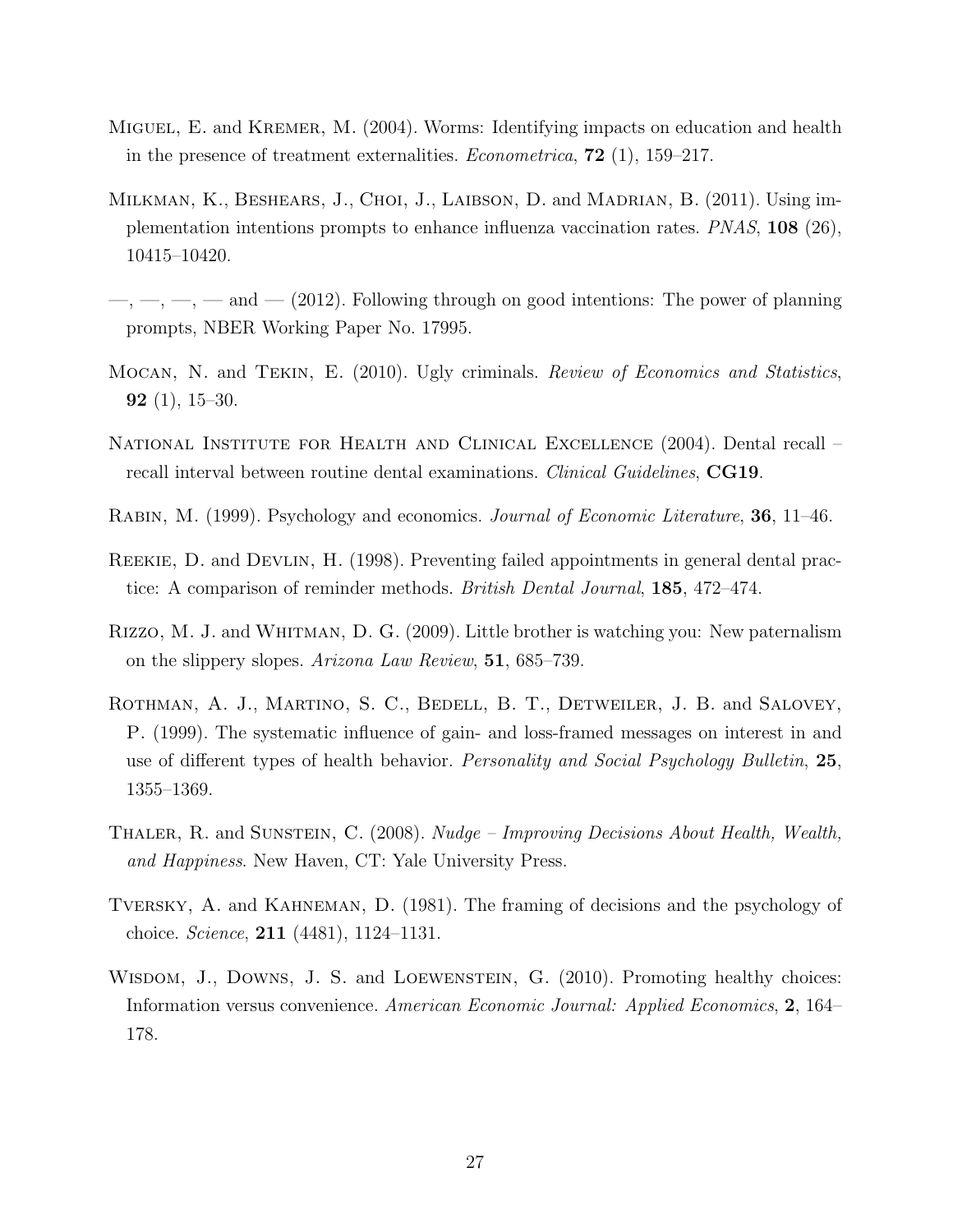# **A. Appendix**

| Framing  | Text cover                               | Message text back                                                                                                                                                                                                                                                       |
|----------|------------------------------------------|-------------------------------------------------------------------------------------------------------------------------------------------------------------------------------------------------------------------------------------------------------------------------|
| Neutral  | time for dental prevention               | Please make an appointment for your next<br>check-up.                                                                                                                                                                                                                   |
| Positive | keep your nice smile tomor-<br>row       | Investing some time on dental health preven-<br>tion today decreases your risk of a painful<br>dental disease in the future. In addition,<br>you may avoid considerable costs of involved<br>treatments.<br>Please make an appointment for your next<br>check-up.       |
| Negative | don't lose your nice smile to-<br>morrow | Not investing some time on a dental health<br>prevention today increases your risk of a<br>painful dental disease in the future. In ad-<br>dition, you may incur considerable costs of<br>involved treatments.<br>Please make an appointment for your next<br>check-up. |

**Table A.1:** *Text of reminder messages.*